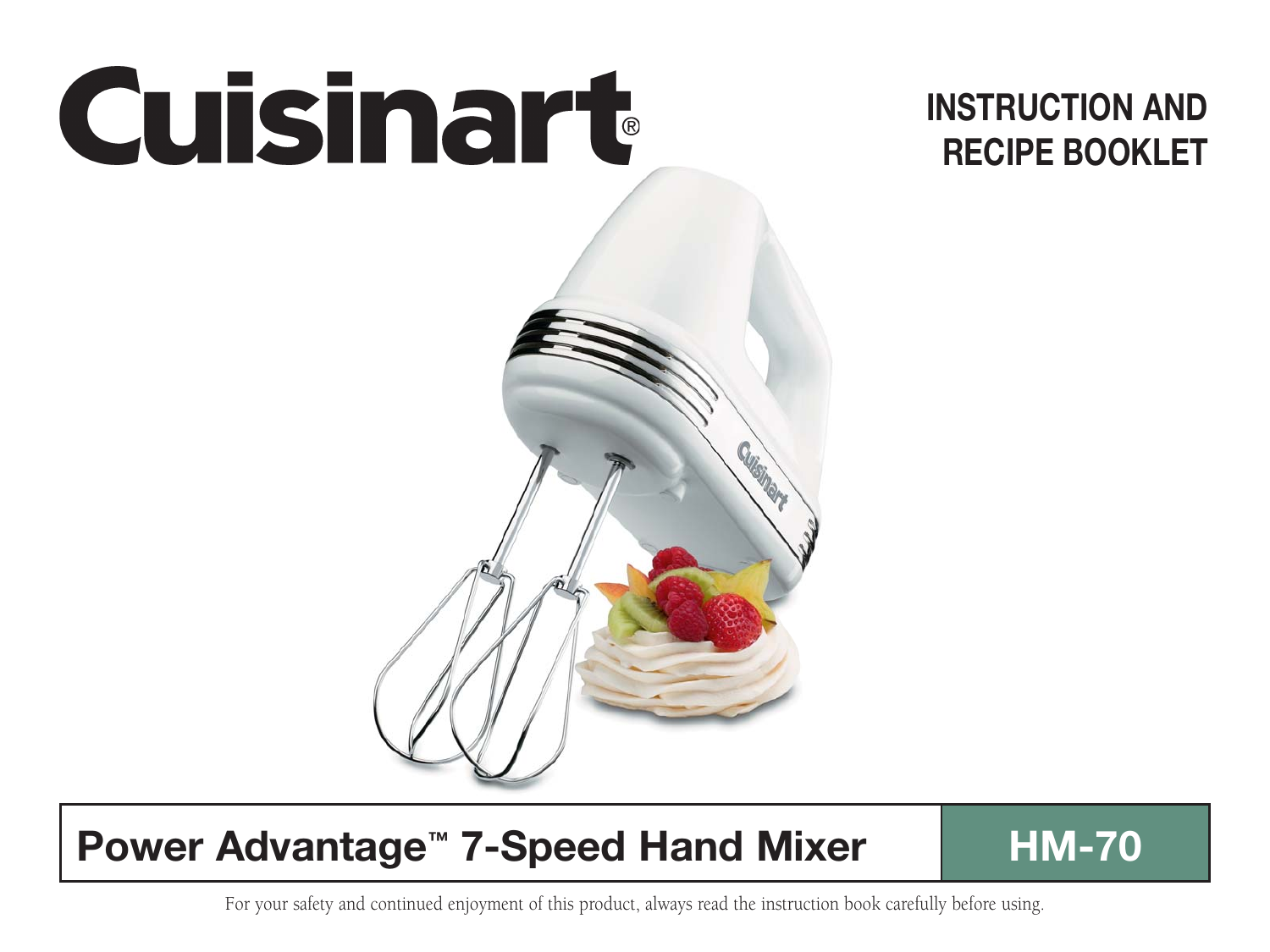# **CONTENTS**

| Important Safeguards. 2  |  |
|--------------------------|--|
|                          |  |
| Features and Benefits  3 |  |
|                          |  |
| Quick Reference Guide 4  |  |
|                          |  |
| Warranty 22              |  |

# **IMPORTANT SAFEGUARDS**

When using an electrical appliance, basic safety precautions should always be followed, including the following:

#### **1. Read all instructions.**

- 2. To protect against risk of electrical shock, do not put the hand mixer motor housing or cord in water or other liquid. If hand mixer motor housing or cord falls into liquid, unplug the cord from outlet immediately. Do not reach into the liquid.
- 3. To avoid possible accidental injury, close supervision is necessary when any appliance is used by or near children.
- 4. Unplug from outlet when not in use. before putting on or taking off parts, and before cleaning.
- 5. Avoid contact with moving parts. Keep hands, hair, clothing, as well as spatulas and other utensils away from beaters

during operation to reduce risk of injury to persons, and/or damage to the mixer.

- 6. Remove beaters from the mixer before washing.
- 7. Do not operate any appliance with a damaged cord or plug or after the appliance malfunctions, or is dropped or damaged in any manner. Return appliance to the nearest authorized Cuisinart service facility for examination, repair, mechanical or electrical adjustment.
- 8. The use of attachments not recommended by Cuisinart may cause fire, electrical shock, or risk of injury.
- 9. Do not use outdoors or anywhere the cord or mixer might come into contact with water while in use.
- 10. To avoid possibility of mixer being accidentally pulled off work area, which could result in damage to the mixer or in personal injury, do not let cord hang over edge of table or counter.
- 11. To avoid damage to cord and possible fire or electrocution hazard, do not let cord contact hot surfaces, including the stove.
- 12. The chef's whisk should be used without any other attachment.

# **SAVE THESE INSTRUCTIONS FOR HOUSEHOLD USE ONLY**

# **NOTICE**

This appliance has a polarized plug (one prong is wider than the other). As a safety feature, this plug will fit into a polarized outlet only one way. If the plug does not fit fully into the outlet, reverse the plug. If it still does not fit, contact a qualified electrician. Do not modify the plug in any way.

# **INTRODUCTION**

Get ready to enjoy more mixing opportunities with the extremely versatile Cuisinart® Power Advantage™ 7-Speed Hand Mixer. A 220-watt motor breezes through big mixing jobs, and Automatic Feedback kicks in more power whenever it's needed. Don't worry about messy splatters...our SmoothStart® feature, with its 3 extra-low speeds, keeps all the ingredients right in the bowl where they belong!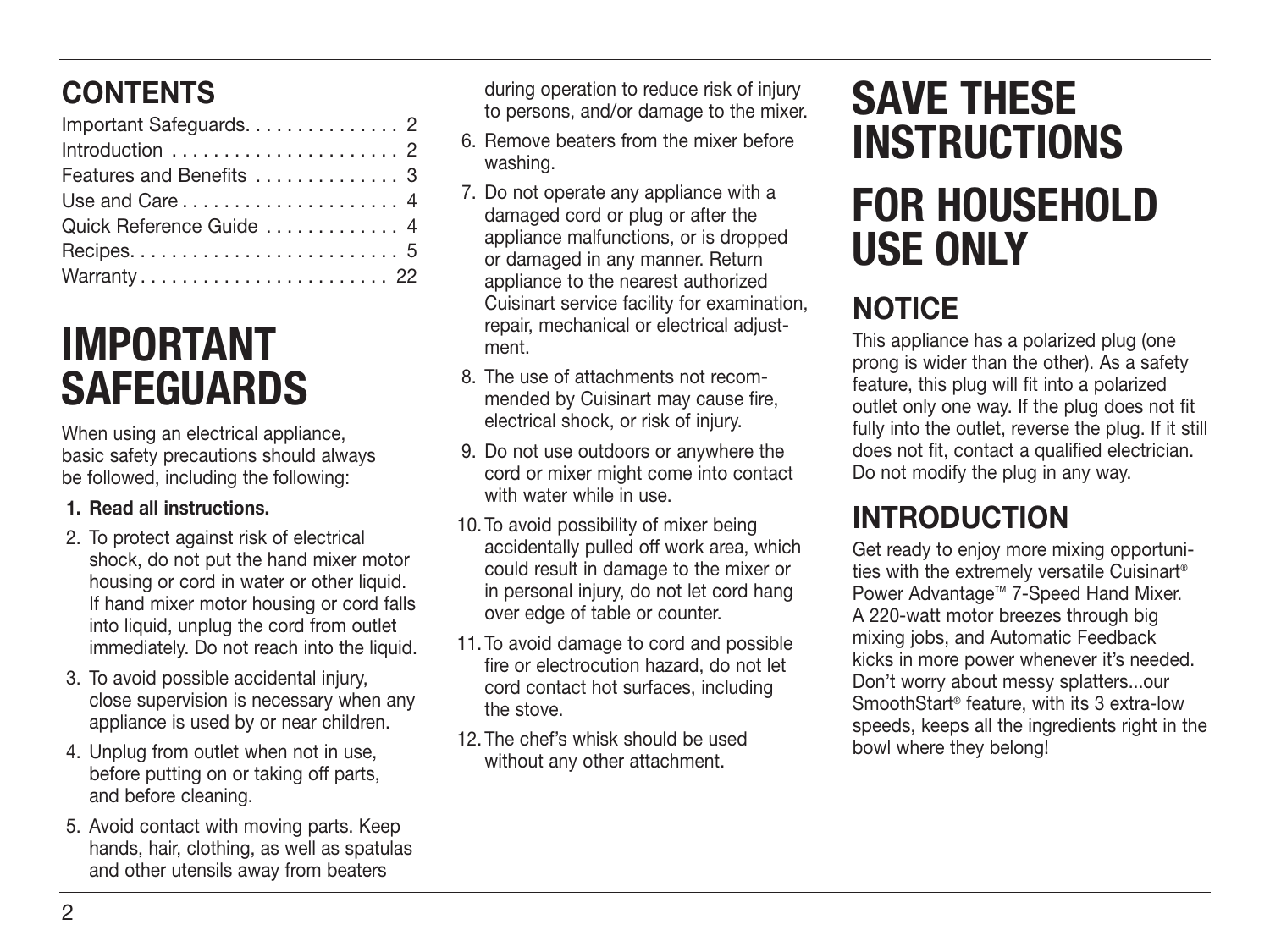## **FEATURES AND BENEFITS**

## **220 Watts of Power**

Powerful enough to easily cut through a double batch of cookie dough or butter right out of the refrigerator.

## **Maximum Comfort**

Balanced to do more work for you. The shape of the mixer allows maximum possible power and balance. Stress-free grip provides unparalleled comfort and control, even during extended mixing.

## **Automatic Feedback**

No need for a power boost. An electronic feedback mechanism automatically feeds in extra power when needed. It assures that the mixer will not bog down, even when mixing heavy loads.

## **SmoothStart ®**

When the mixer is turned on, the beaters start spinning very slowly to prevent ingredients from splattering.

## **3 Low Mixing Speeds**

Lower mixing speeds provide greater control when folding or mixing dry ingredients.

## **Easy To Clean**

The Power Advantage ™ Hand Mixer has a smooth, sealed base; wipes clean instantly.

## **1. One-Step On/Off Switch**

One-step power switch allows you to turn mixer on and off in a single operation.

 **2. LED Speed Display**

Digital speed settings are easy to read.

- **3. One-Touch Speed Control** Allows you to change speeds quickly while you are mixing.
- **4. Exclusive Rotating Swivel Cord** Unique swivel cord can be positioned for comfortable right- or left-handed use.
- **5. Spatula**
- **6. Beater Release Lever** Conveniently located for easy

ejection of beaters or whisk.

## **7. Extra-Long Beaters**

Extra-long, extra-wide beaters for superior, faster aerating, mixing, and whipping. Designed without center post to prevent ingredients from clogging up beaters. Beaters are easy to clean and dishwasher safe.

## **8. Chef's Whisk**

Professional 3''-diameter whisk adds volume to whipped cream and creates stiff, fine-textured egg whites. Provides superior whipping and aerating.

 **9. Heel Rest**

Allows mixer to rest squarely on countertop.



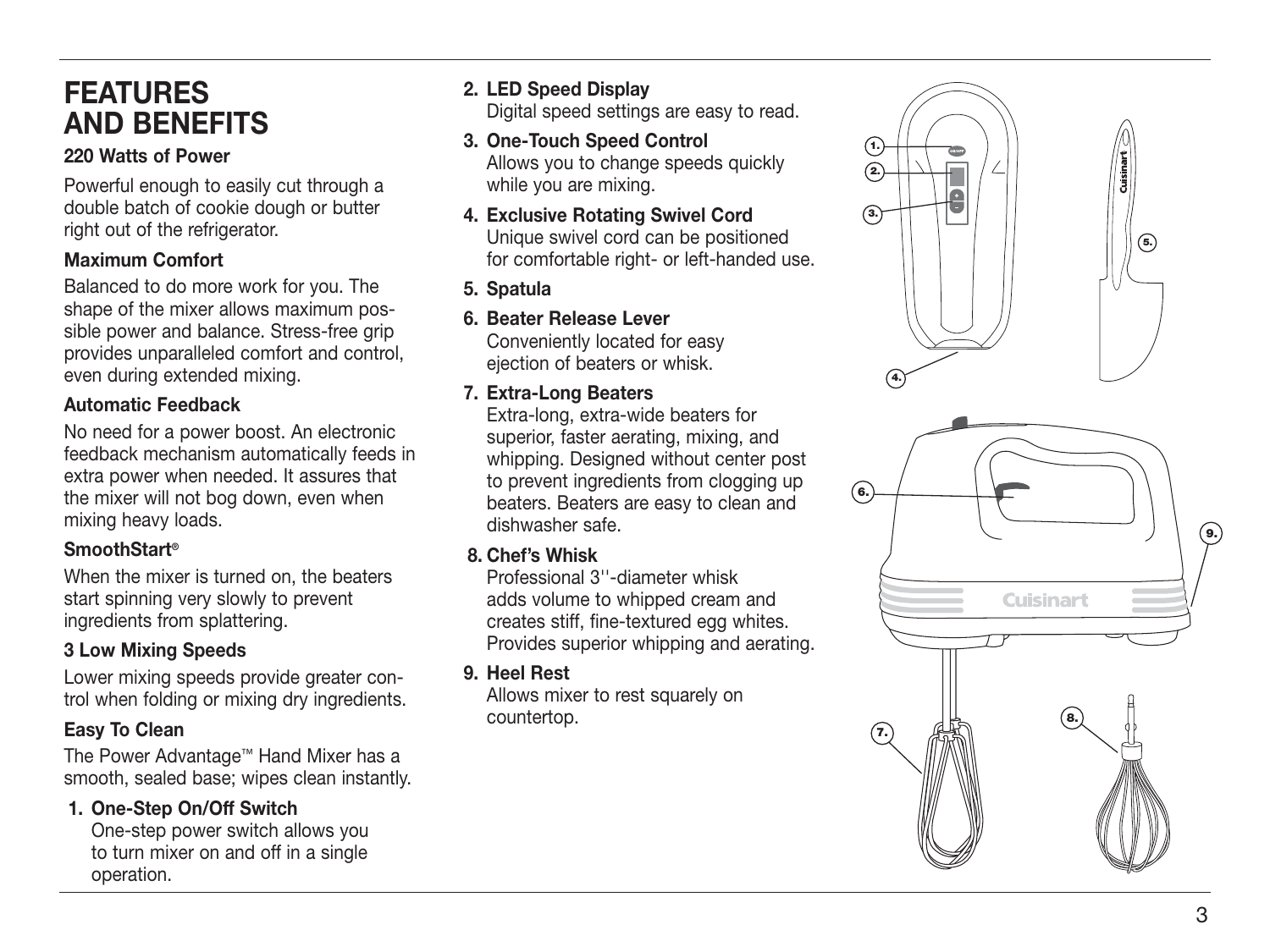# **USE AND CARE**

## **Inserting Beaters**

- 1. Unplug mixer and set the power switch to the OFF position.
- 2. Insert beater with collar into the larger hole. Push beater in until it clicks into place. Insert the beater without collar into the smaller hole. Push beater in until it clicks into place.



## **Inserting Chef's Whisk**

- 1. Turn off and unplug mixer.
- 2. Hold chef's whisk at stem end, and insert into either hole. Push whisk in until it clicks. DO NOT PUSH WHISK IN FROM WIRE END, AS YOU MAY DAMAGE WIRES.

## **Turning Mixer On/Off**

Plug mixer into outlet. Press On/Off switch to turn mixer On. Mixer will immediately begin to mix on Speed 1. To turn mixer off, press On/Off switch again.

## **Changing Speeds**

Press the + button on the digital touchpad to increase the speed. Press the - button to decrease the speed.

## **Cleaning and Removing Beaters**

- 1. Before cleaning the Power Advantage<sup>™</sup> Hand Mixer, press the OFF switch and unplug from wall outlet. Lift the beater release lever and remove the beaters from the mixer. Wash the beaters after each use in hot, soapy water or in a dishwasher.
- 2. **NEVER PUT THE MOTOR HOUSING IN WATER OR OTHER LIQUID TO CLEAN.** Wipe it with a damp cloth or sponge. Do not use abrasive cleansers, which could scratch the surface

#### **NOTE: DO NOT USE NONSTICK COOKWARE WITH THE CUISINART HAND MIXER.**

# **QUICK REFERENCE GUIDE**

## **Mixing Techniques**

The Power Advantage™ Hand Mixer should always be set on the lowest speed when you start mixing.

**NOTE:** The chef's whisk attachment is used only for light whipping. See Speeds 4, 6, and 7 below. For all other mixing tasks, use the beaters.

## **With the Beaters**

## **Speed 1**

- Ultra-slow mixing to combine and aerate dry ingredients without splatter
- Add nuts, chips, dried fruit to cookie doughs/cake batters
- Fold delicate creams and egg whites into batters
- Start mixing frostings
- Stir sauces/gravies
- Mix muffins/pancakes

## **Speed 2**

- Cream cold (not frozen) butter and sugar
- Mash potatoes/squash
- Add dry ingredients to batters/doughs

## **Speed 3**

- Start mixing cake mixes
- Add eggs to batters/doughs
- Add dry ingredients alternately with liquid ingredients
- Cream softened butter and sugar
- Whip potatoes/squash

## **Speed 4**

- Whip cream **(with chef's whisk)**
- Complete beating butter cream frostings
- Complete beating cake mixes

## **Speed 5**

- Beat whole eggs/volks
- Mix thin batters

## **With Chef's Whisk Attachment**

## **Speed 6**

• Add sugar to whipped egg whites for meringues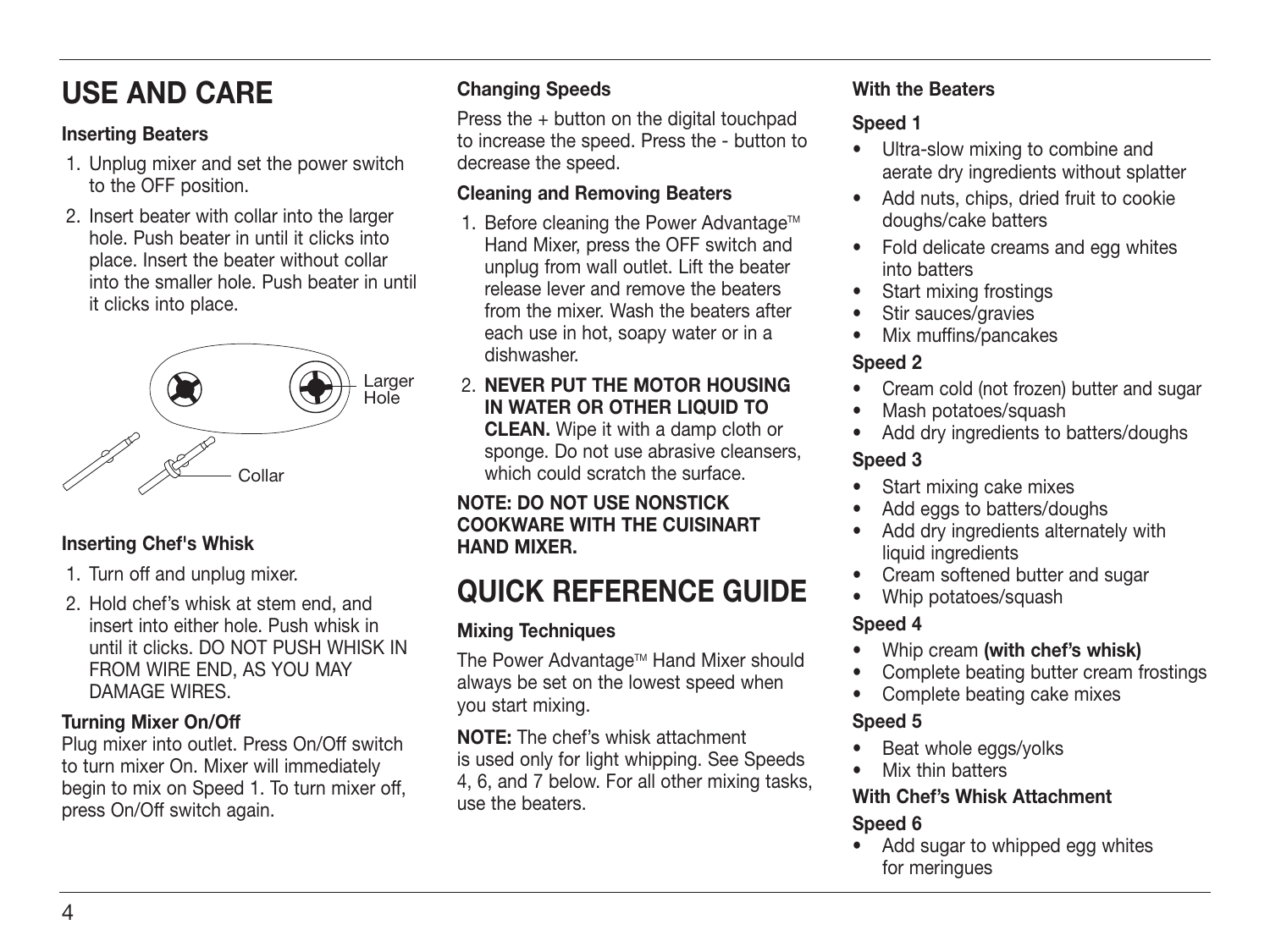- Beat egg yolks until thick and light **Speed 7**
- Whip egg whites

# **RECIPES**

## **Mixing Tips**

- Always read entire recipe and measure all ingredients before beginning the mixing process.
- For best results, do not measure flour directly from the bag. Pour into a container or bowl, scoop out the flour and level with the back of a knife or spatula. For flour stored in a container, stir before measuring.
- Eggs, butter and cream cheese combine more thoroughly at room temperature.
- Remove butter for recipe first and cut into 1⁄2-inch pieces, then measure out remaining ingredients for recipe. This will hasten the warming process. Do not warm butter for baking in a microwave unless instructed to do so. Microwaving can melt butter; melted butter will change the final product.
- The best cheesecakes are made when the eggs and cream cheese are at a similar room temperature. While the Cuisinart ® Power Advantage ™ Hand Mixer can easily mix cold cream cheese, the trick is not to add too much air, which can cause cracking.
- For best results, use heavy cream, cold from the refrigerator, for whipped cream.
- For best results, whip egg whites in a spotlessly clean stainless steel or glass mixing bowl. If available, use a copper mixing bowl.
- Chocolate chips, nuts, raisins, etc. can be added using speeds 1 or 2 of your hand mixer.
- To separate eggs for any recipe, break one at a time into a small bowl, gently remove yolk, then transfer egg white to spotlessly clean mixing bowl. If a yolk breaks into the egg white, reserve that egg for another use. Just a drop of egg yolk will prevent the whites from whipping properly.
- To achieve the highest volume of egg whites, the mixing bowl and chef's whisk attachment or beaters must be spotlessly clean and free of any fat, oil, etc. (Plastic bowls are not recommended for whipping egg whites.) The presence of any trace of fat or oil will prevent the egg whites from increasing in volume. Wash bowl and attachments thoroughly before beginning again.
- Occasionally ingredients may stick to the sides of the mixing bowl. When this occurs, turn mixer off and scrape the sides of the bowl with a rubber spatula.

**Note:** All recipes are mixed with beaters unless recipe specifies using chef's whisk.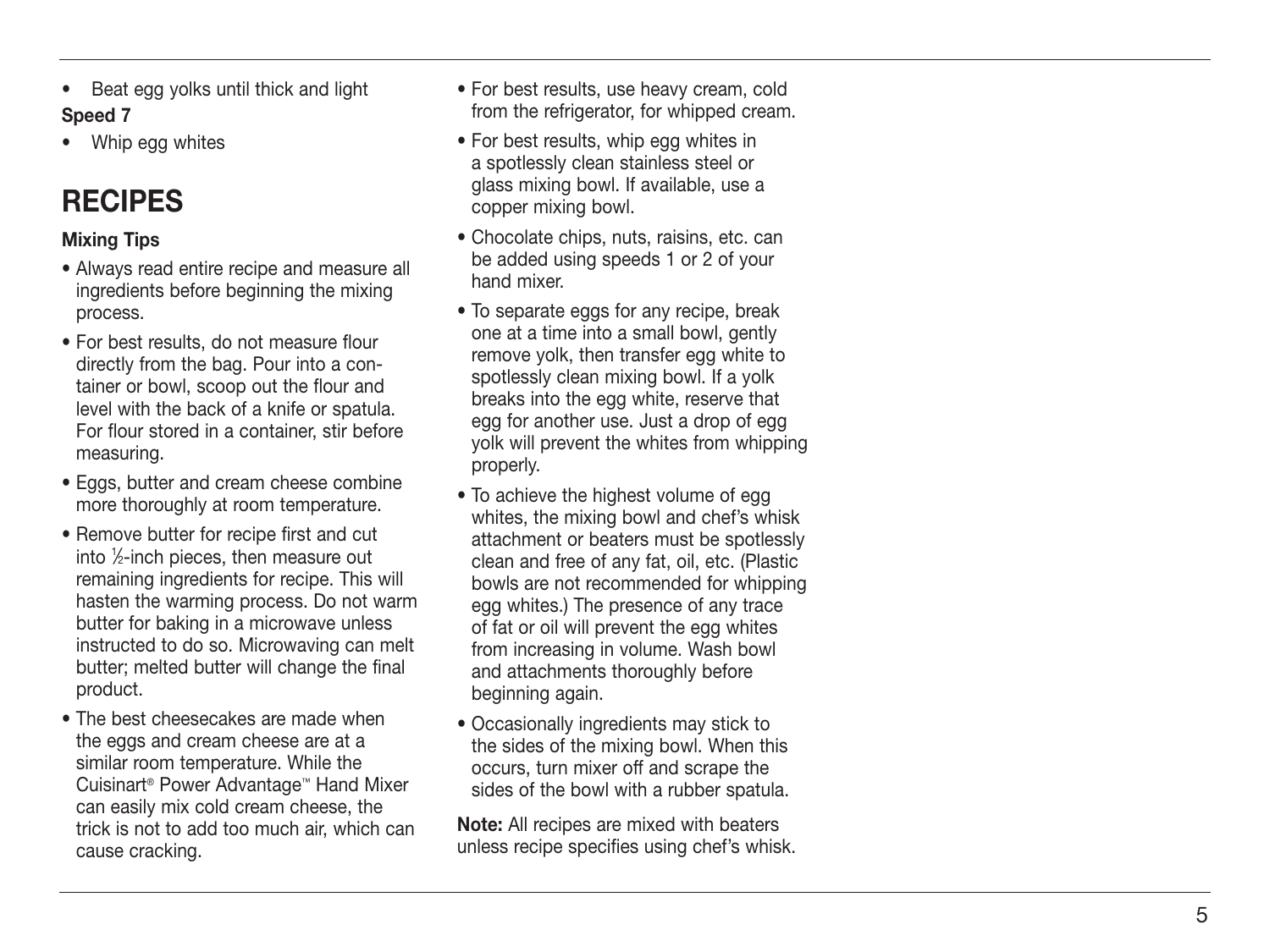## **CINNAMON MUFFINS**

These tasty muffins are great for breakfast. You may add blueberries or chopped apple for a fruit muffin.

Makes 12 regular or 24 mini muffins

#### **cooking spray**

- **3 tablespoons brown sugar, packed**
- **2 cups unbleached, all-purpose flour**
- **1 tablespoon baking powder**
- **1 teaspoon cinnamon**
- **1 ⁄4 teaspoon salt**
- **2 large eggs**
- **1 cup evaporated skim milk (not reconstituted), or whole milk**
- **1 ⁄4 cup unsalted butter, melted and cooled**

Preheat the oven to 375˚F. Lightly coat 12 regular or 24 mini muffin cups with cooking spray (even if using nonstick bakeware).

Crumble the brown sugar to remove lumps. Place the brown sugar, flour, baking powder, cinnamon, and salt in a medium bowl. Mix on Speed 1 for 30 seconds to combine; reserve.

Place the eggs in a second bowl. Beat on Speed 3 until slightly foamy, about 30 seconds. While mixing on Speed 3, add the milk and melted butter; mix for 15 seconds. Pour over the dry ingredients, and use Speed 1 to fold in until the ingredients are just moistened. Scoop into the prepared muffin cups. Bake in the preheated oven: 18 to 20 minutes for regular muffins, 14 to 16 minutes for mini

muffins, until lightly browned and springy to touch in the center. Serve warm with Maple Orange Butter. Muffins may be made ahead and frozen; thaw and warm before serving.

Nutritional information per serving (1 regular or 2 mini muffins): Calories 155 (29% from fat)  $\bullet$  carb. 22g  $\bullet$  pro. 5g • fat 5g • sat. fat 3g • chol. 46mg • sod. 208mg

• calc. 141mg • fiber 1g

## **MAPLE ORANGE BUTTER**

Maple Orange Butter also makes a great spread for pancakes, waffles, biscuits or scones.

Makes 3 ⁄4 cup

- **1 ⁄2 cup unsalted butter, room temperature**
- **2 tablespoons maple syrup (not pancake or sugar syrup) zest of 1 orange, finely chopped**

Use Speed 5 to beat butter in a mixing bowl until light and fluffy, about 1 minute. Add maple syrup and orange zest, beat on Speed 5 for 1 minute longer until fluffy and completely combined.

Nutritional information per serving (1 tablespoon): Calories 76 (88% from fat) • carb. 2g • pro. 0g • fat 8g • sat. fat 5g • chol. 21mg • sod. 1mg • calc. 6mg • fiber 0g

## **DOUBLE CHOCOLATE GRAHAM OAT COOKIES**

Makes about 45 three-inch cookies

- **1 cup graham cracker crumbs**
- **1 cup rolled oats (regular, not quick-cooking)**
- **11 ⁄2 cups unbleached, all-purpose flour**
- **1 teaspoon baking soda**
- **1 ⁄2 teaspoon salt**
- **1 cup unsalted butter, cut into 16 pieces, at room temperature**
- **3 ⁄4 cup granulated sugar**
- **3 ⁄4 cup brown sugar, packed**
- **2 large eggs**
- **2 teaspoons vanilla extract**
- **12 ⁄3 cups (11-ounce package) semi sweet or milk chocolate morsels**

Preheat oven to 350°F. Line baking sheets with parchment paper or a nonstick baking sheet liner.

In a small bowl, combine graham cracker crumbs, oats, flour, baking soda, and salt. Mix on Speed 1 for 15 seconds; reserve.

Place the butter and both sugars in a large bowl. Mix on Speed 1 until creamy, about 45 to 60 seconds. Mix on Speed 3 until creamed and smooth, about 1 minute. Mix in eggs and vanilla, 30 seconds on Speed 2. Add the flour mixture in 2 additions, mixing on Speed 2. Add chocolate morsels, mix on Speed 2 until combined, about 20 seconds.

Drop by rounded spoonfuls (2 tablespoons; for ease you may use a #40 ice cream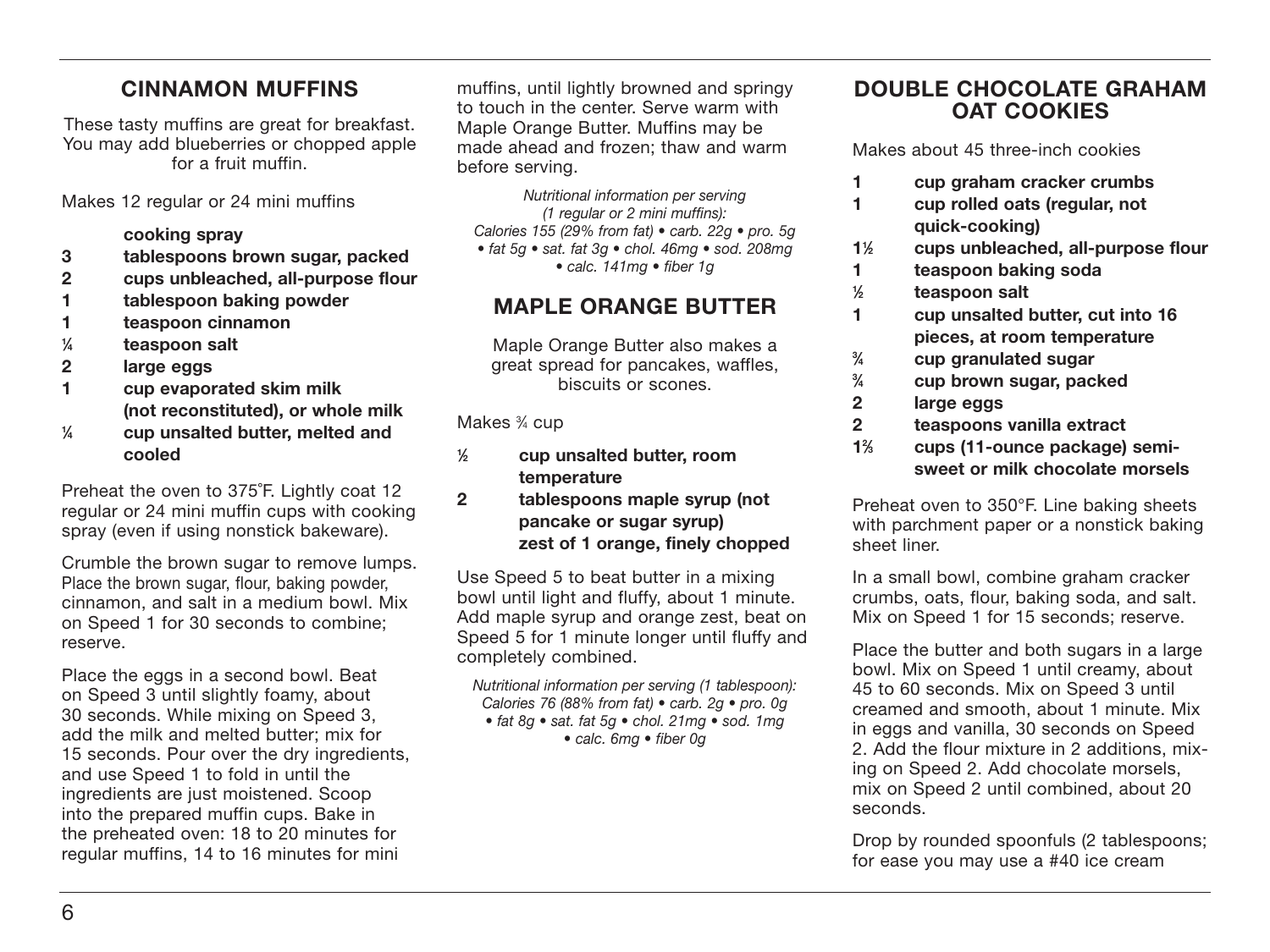scoop) onto prepared baking sheets. Bake for 9 to 11 minutes, or until set. Cool for 2 minutes on baking sheets, then remove to wire racks to cool completely.

**Note:** For a cookie with nuts, substitute half or all of the chocolate morsels with chopped nuts.

Nutritional information per cookie: Calories 154 (42% from fat)  $\bullet$  carb. 21 $\alpha \bullet$  pro. 2 $\alpha$ • fat 7g • sat. fat 4g • chol. 20mg • sod. 134mg • calc. 37mg • fiber 1g

#### **LEMON WHITE CHOCOLATE CHIP MACADAMIA NUT COOKIES**

Makes 40 cookies (using 2-tablespoon scoop)

- **21 ⁄4 cups unbleached, all-purpose flour**
- **1 teaspoon baking soda**
- **1 teaspoon salt**
- **1 tablespoon finely grated lemon zest (yellow only – no white)**
- **3 ⁄4 cup granulated sugar**
- **1 ⁄2 cup packed brown sugar**
- **1 cup unsalted butter, cut into 1 ⁄2-inch slices, at room temperature**
- **2 large eggs, lightly beaten**
- **1 teaspoon pure lemon extract**
- **1 ⁄2 teaspoon pure vanilla extract**
- **2 ⁄3 cup white chocolate chips**
- **2 ⁄3 cup chopped toasted macadamia nuts**

Place flour, baking soda, salt and lemon zest in a medium bowl. Mix using Speed 1 for 15 seconds. Reserve. Preheat

oven to 350°F. Line baking sheets with parchment or nonstick baking liner.

Place granulated and brown sugars in a medium bowl with butter. Cream using Speed 1 until light and fluffy, about 1½ minutes. Add eggs and extracts, cream for 30 seconds longer. Add flour mixture; mix on Speed 2 until combined, about 45 seconds. Scrape the bowl. Add white chocolate chips and macadamia nuts. Mix on Speed 2 until blended, about 30 seconds.

Drop dough by rounded spoonfuls (about 2 tablespoons each – #40 ice cream scoop) onto prepared baking sheets, about 3 inches apart. Bake for 15 to 16 minutes until golden. Let cool on baking sheets for 2 to 3 minutes, then transfer to a wire rack to cool completely. Store in an airtight container.

Nutritional information per cookie: Calories 143 (56% from fat) • carb. 15g • pro. 2g • fat 9g • sat. fat 4g • chol. 24mg • sod. 95mg • calc. 19mg • fiber 1g

#### **CHOCOLATE CHIP SHORTBREAD COOKIES**

Makes about 4 dozen cookies

- **1 cup unsalted butter, room temperature**
- **3 ⁄4 cup brown sugar, packed**
- **11 ⁄2 teaspoons pure vanilla extract**
- **2 cups unbleached, all-purpose flour**
- **1 cup miniature semisweet chocolate chips granulated sugar for garnish**

Preheat oven to 350ºF.

Starting on Speed 1, cream butter and brown sugar for about 30 seconds. Increase to Speed 3 and mix for 3 minutes or until light and fluffy. Scrape bowl and beat in vanilla, about 30 seconds. Sprinkle  $\%$  of the flour over the top and beat on 1 until mixed in, about 20 seconds. Sprinkle the remaining flour and beat until a dough begins to form, about 45 seconds. Using Speed 1, stir in chocolate chips.

Roll dough into 1¼-inch balls and place about 3 inches apart on ungreased cookie sheets. Using the bottom of a drinking glass which has been smeared with a little bit of butter, dip it in sugar, and flatten each cookie to about 3 ⁄8 inch. Bake in preheated 350°F oven for about 12 minutes until cookies are just beginning brown on edges.

Cool on baking sheets for 2 minutes, then transfer to a wire rack to cool completely.

Store in an airtight container.

Nutritional information per cookie: Calories 79 (57% from fat) • carb. 8g • pro. 1g • fat 5g • sat. fat 3g • chol. 10mg • sod. 1mg • calc. 4mg • fiber 0g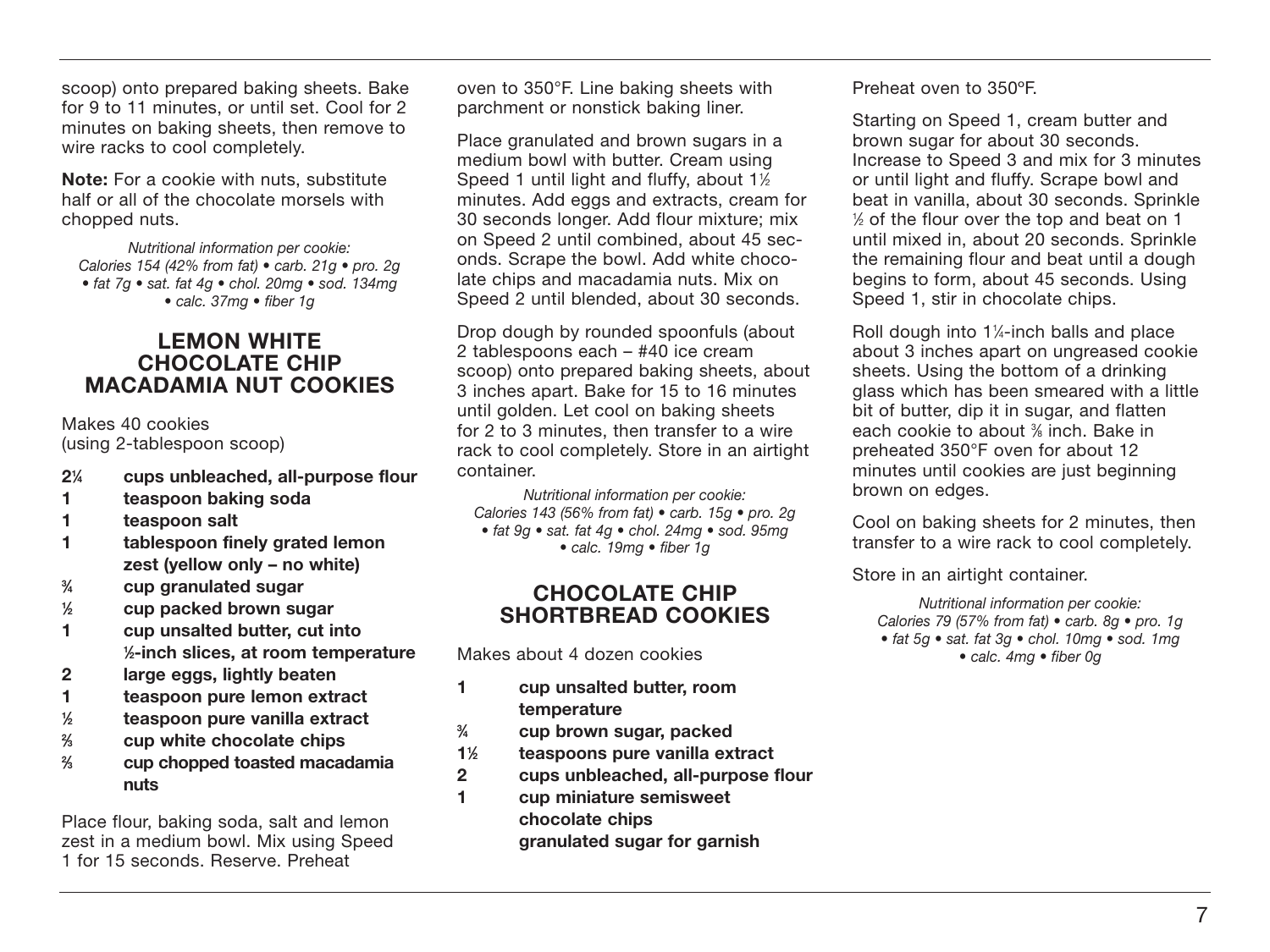#### **CHOCOLATE ALMOND BISCOTTI**

Makes about 4 dozen

- **21 ⁄2 cups unbleached, all-purpose flour**
- **2 ⁄3 cup unsweetened cocoa powder (Dutch process preferred)**
- **2 teaspoons baking powder**
- **1 ⁄2 teaspoon salt**
- **1 ⁄2 cup unsalted butter, at room temperature**
- **1 ⁄2 cup granulated sugar**
- **1 ⁄2 cup packed brown sugar**
- **3 large eggs, 1 of them separated**
- **4 ounces bittersweet chocolate, melted and cooled slightly**
- **1 ⁄4 cup coffee liqueur (Kahlua®, Tia Maria®, Kamora®)**
- **1 teaspoon pure vanilla extract**
- **1 ⁄4 teaspoon almond extract**
- **1 cup slivered almonds, lightly toasted**

Combine the flour, cocoa, baking powder, and salt in a medium bowl. Mix on Speed 1 for 15 seconds. In a large bowl, cream the butter and sugars using Speed 1, just until incorporated, 5 to 10 seconds. Add the 2 eggs and egg yolk, one at a time, beating for 10 seconds after each addition. Combine the chocolate, liqueur, vanilla and almond extracts; combine with the butter mixture, 15 seconds. Do not overbeat.

Using Speed 1, gradually beat in the flour mixture, 1 cup at a time, for 15 seconds after each addition, to form a soft dough. Stir in the nuts. Form dough into a rough

9-inch square, cover with plastic and refrigerate the dough for 1 hour or until it is easy to handle.

Preheat oven to 350ºF. Line a baking sheet with parchment paper or a nonstick baking liner. Divide the dough in 3 pieces, and with floured hands, shape each into a 10-inch log. Place on the prepared baking sheet and flatten to 2 inches across. Place the reserved egg white in a small bowl and beat until frothy using Speed 2. Brush the logs with the beaten egg white. Bake 30 to 35 minutes until firm.

Remove from oven and cool on a rack for 10 minutes. Lower oven temperature to 250ºF. Slice each log into 1 ⁄2-inch pieces using a serrated knife, place the biscotti back on the baking sheet and bake for 15 to 20 minutes, until dry. Let cool completely on a wire rack. Store in an airtight container.

Nutritional information per biscotti: Calories 106 (47% from fat)  $\bullet$  carb. 12g  $\bullet$  pro. 2g • fat 6g • sat. fat 2g • chol. 18mg • sod. 40mg • calc. 19mg • fiber 1g

## **MOCHA CHOCOLATE CHIP COOKIES**

Serve these delicious cookies with ice cream for a special dessert or with a glass of milk for a late night snack.

Makes 31 ⁄2 dozen cookies

- **11 ⁄2 tablespoons instant coffee granules or instant espresso powder**
- **11 ⁄2 tablespoons unsweetened cocoa powder**
- **2 tablespoons hot water**
- **21 ⁄4 cups unbleached, all-purpose flour**
- **11 ⁄4 teaspoons baking soda**
- **1 ⁄4 teaspoon salt**
- **1 cup unsalted butter, cut into 8 pieces, at room temperature**
- **3 ⁄4 cup firmly packed light brown sugar**
- **3 ⁄4 cup sugar**
- **2 large eggs**
- **11 ⁄2 teaspoons pure vanilla extract**
- **11 ⁄2 cups semisweet chocolate morsels (can use half white chocolate morsels)**
- **1 cup pecan halves (may be toasted)**

Preheat oven to 350°F. Line baking sheets with parchment paper or nonstick baking liners. Combine instant coffee granules, cocoa and water in a small bowl; reserve. Combine flour, soda and salt in a small bowl; reserve.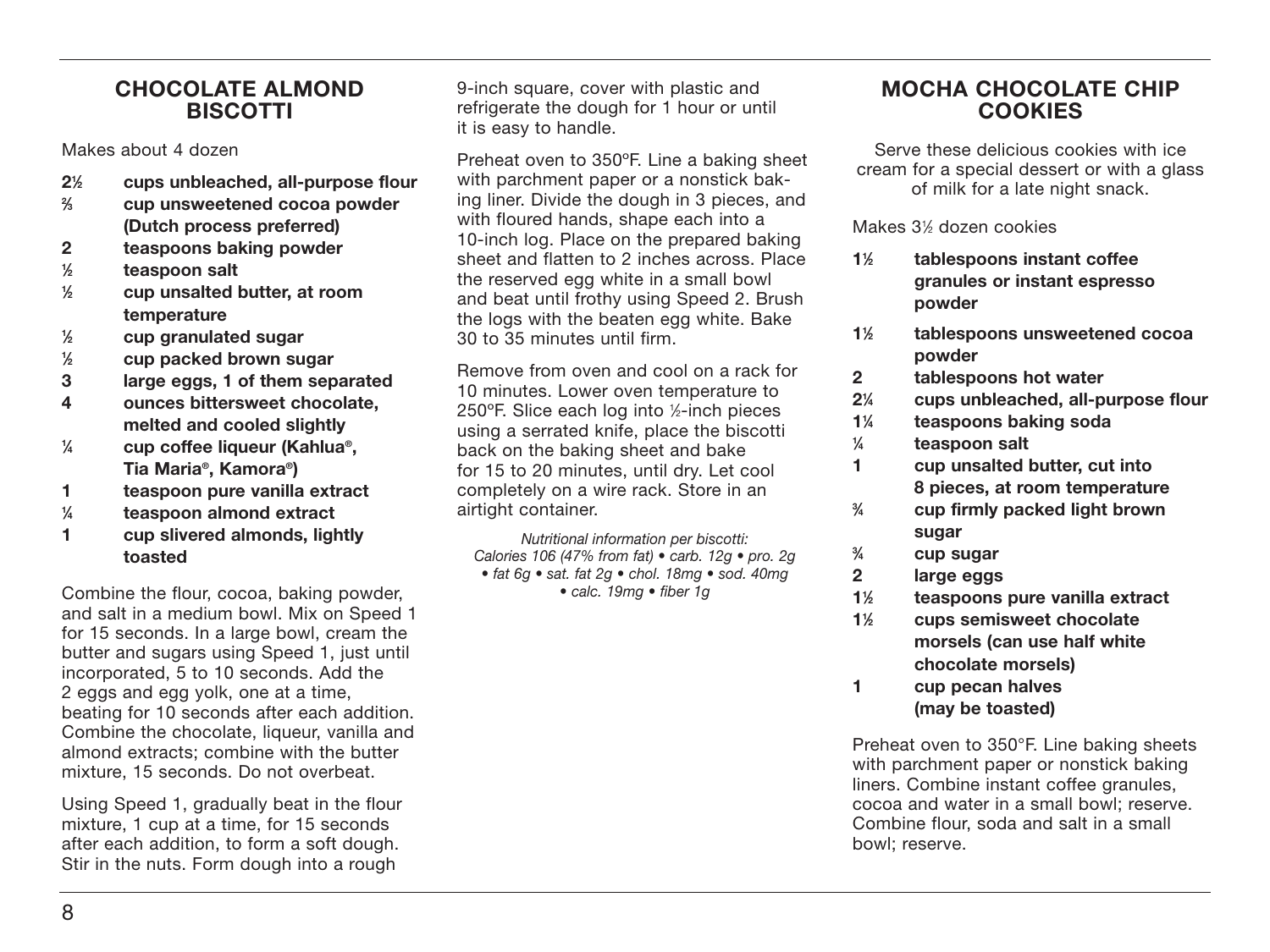In a large mixing bowl, cream butter and sugars on a low speed until light and fluffy, about 2 minutes. Add coffee/cocoa/ water mixture, eggs and vanilla; gradually increase to Speed 4 and mix until well blended, about 30 seconds. Using Speed 1, add flour mixture and mix until combined, about 30 seconds. Scrape bowl with a spatula and continue mixing until well blended, about 30 seconds. Add chocolate chips and pecans; mix on Speed 2 until just combined, about 20 to 30 seconds.

Drop by rounded tablespoonfuls, about the size of a walnut (for ease, you may use a #40 ice cream scoop), 2 inches apart, on prepared baking sheets. Bake until golden, about 16 to 18 minutes. Cool slightly on baking sheet and then transfer to a wire rack to cool completely. Store in an airtight container.

Nutrition information per cookie: Calories 141 (57% from fat) • carb. 14g • pro. 1g • fat 9g • sat. fat 4g • chol. 17mg • sod. 86mg • calc. 8mg • fiber 2mg

## **CAPPUCCINO CHEESECAKE**

Makes 12-16 servings

- **2 tablespoons instant espresso powder**
- **1 ⁄2 cup half-and-half cooking spray**
- **3 tablespoons unsalted butter, cut into 1 ⁄2-inch pieces**
- **21 ⁄2 cups granulated sugar, divided**
- **3 ⁄4 cup unbleached, all-purpose flour**
- **1 ⁄4 cup unsweetened cocoa**
- **1 ⁄2 teaspoon cinnamon**
- **1 ⁄4 teaspoon baking powder**
- **1 ⁄8 teaspoon salt**
- **1 large egg yolk**
- **16 ounces cream cheese (regular), at room temperature**
- **16 ounces lowfat cream cheese, at room temperature**
- **4 large eggs\***
- **2 tablespoons cornstarch**
- **2 teaspoons vanilla extract chocolate curls for garnish, optional**

In a small bowl dissolve the espresso powder in the half-and-half; reserve. Preheat oven to 350°F. Lightly coat a 9 x 3 inch springform or cheesecake pan with cooking spray.

Place the butter and  $\frac{1}{4}$  cup of the sugar in a medium bowl. Mix on Speed 3 to cream, 11 ⁄2 minutes. Add flour, cocoa, cinnamon, baking powder, and salt; mix on Speed 1 until combined, 30 seconds. Add egg yolk and mix on Speed 1 until crumbly, 15 seconds. Press into bottom of prepared pan. Bake in preheated 350°F oven for 10 minutes, until slightly puffed (crust may have cracked appearance; that is normal). Place on a rack to cool. When the pan is cool to touch, wrap a sheet of aluminum foil around the bottom and sides of the pan so that it comes up at least 2 inches.

Place cream cheeses and remaining sugar in a large mixing bowl. Beat on Speed 2 until combined and smooth, 2 minutes. Using Speed 1, add eggs, one at a time,

mixing for 15 seconds after each addition. Scrape the bowl. Add cornstarch, mix on Speed 1, 20 seconds. Scrape the bowl. Add half-and-half mixture and vanilla extract; mix on Speed 2 until smooth and completely combined. Pour the mixture over the cooled crust. Place the pan in a larger aluminum pan and place in the oven; add enough hot water to the outer pan so that it is 1 ⁄2-inch deep. Bake in the preheated 350°F oven for 60 to 70 minutes, until the cheesecake is pulling away from the sides of the pan; the center will be jiggly. Remove from the oven, remove the foil and let cool completely on a rack. Refrigerate at least 4 hours before serving. Garnish with chocolate curls if desired.

Nutritional information per serving (16 servings): Calories 368 (48% from fat) • carb. 41g • pro. 8g • fat 20g • sat. fat 12g • chol. 116mg • sod. 290mg

• calc. 89mg • fiber 1g

#### **Variation:**

After the cheesecake is mixed, add 3 ounces each chopped white and bittersweet chocolate using Speed 1; mix for 15 seconds to combine.

\*Warm cold eggs safely before using by placing in a bowl of hot (not boiling) water for 10 minutes. They will incorporate more easily into your mixture.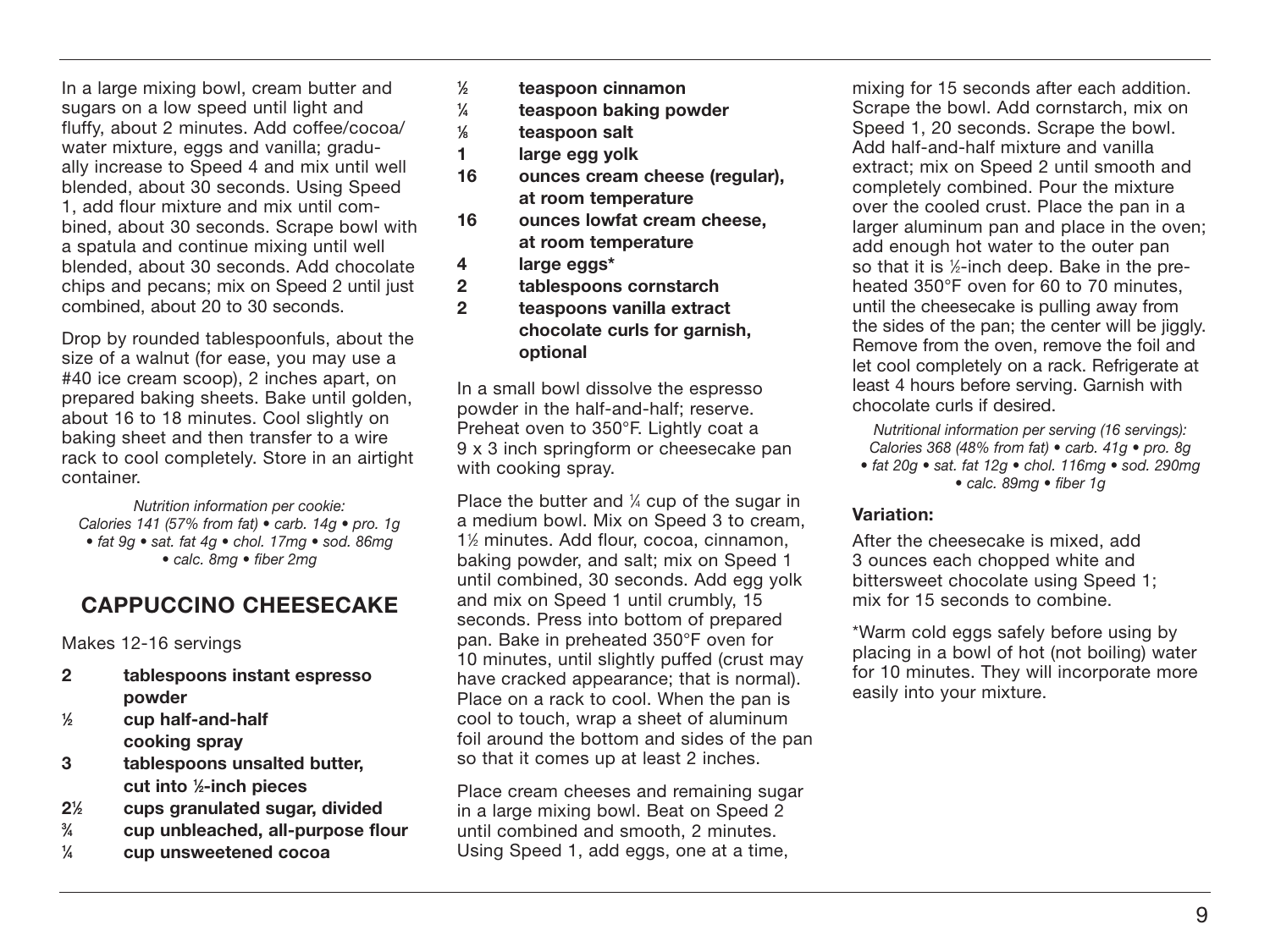## **LEMON TEA LOAF**

Yield: 1 loaf, sixteen 1 ⁄2-inch slices

- **3 cups unbleached, all-purpose flour**
- **2 teaspoons baking powder**
- **1 ⁄2 teaspoon salt**
- **2 ⁄3 cup melted butter**
- **2 cups sugar**
- **3 ⁄4 cup fresh lemon juice, divided**
- **1 ⁄4 cup finely chopped lemon zest (about 4 lemons)**
- **4 large eggs**
- **1 teaspoon pure vanilla extract**
- **1 cup whole milk yogurt**
- **1 ⁄2 cup confectioners**' **sugar, sifted**

Preheat oven to 350°F. Butter and flour a 9 x 5 x 3 inch (8-cup) loaf pan.

Sift flour, baking powder, and salt together into a medium mixing bowl.

Place the melted butter and sugar in a large mixing bowl and combine using Speed 3 for one minute. The mixture will still seem slightly granular. Continue mixing and add 1 ⁄2 cup of the lemon juice and zest.

Add eggs one at a time and then the vanilla.

Add the dry ingredients and yogurt to the batter alternately in three additions, using Speed 2, ending with the yogurt.

Pour batter into prepared loaf pan. Bake on the middle rack for approximately 1 hour 35 minutes, rotating the pan half way through baking time. Check cake for doneness after 1 hour 20 minutes.

Cake is finished when cake tester comes out clean.

While cake is baking, mix remaining 1 ⁄4 cup of the lemon juice with sifted confectioners' sugar until white and glossy; reserve.

Allow cake to rest about ten minutes, until cool to the touch. Remove from pan and place on a dish with a lip. Prick the cake with a toothpick all over the top, particularly along the cracks. Pour glaze over top of cake, spreading it with a spatula or pastry brush to make sure it covers the top and side surfaces of the loaf. Transfer to a wire rack and allow cake to cool completely before slicing.

Nutritional information per serving: Calories 294 (29% from fat) • carb. 49g • pro. 5g • fat 10g • sat. fat 6g • chol. 75mg • sod. 131mg • calc. 32mg • fiber 1g

## **SUNSHINE CHIFFON CAKE**

Chiffon cakes are made with oil rather than butter or shortening, making them moist and light in texture. With flecks of fresh citrus, this one is good on its own, or served with sliced fresh fruit.

Makes 16–20 servings

- **7 large eggs, separated**
- **1 teaspoon fresh lemon juice**
- **11 ⁄2 cups granulated sugar, divided**
- **2 cups unbleached, all-purpose flour**
- **1 tablespoon baking powder**
- **1 ⁄4 teaspoon salt**
- **1 tablespoon finely chopped lemon zest**
- **1 tablespoon finely chopped orange zest**
- **3 ⁄4 cup fresh orange juice**

**1**

- **⁄2 cup flavorless vegetable oil (or use a nut oil such as almond or walnut)**
- **11 ⁄2 teaspoons vanilla extract**
- **1 teaspoon almond extract powdered sugar for dusting and/or Orange Apricot Glaze**

Preheat oven to 325°F. Have ready a 10-inch angel food or tube pan (preferably one that is one piece).

Place the egg whites in a large, clean stainless or glass mixing bowl. Using the chef's whisk on Speed 7, whip egg whites until frothy and foamy, about 30 seconds, then add lemon juice. Continue to whip until thick and opaque, about 3 minutes, adding  $\%$  cup of the sugar gradually to the egg whites. Continue to whip until stiff and glossy, about 7 minutes total. Reserve.

Place the remaining 1 cup of the sugar, the flour, baking powder, and salt in a large mixing bowl. Insert beaters. Mix on Speed 1 to blend and aerate, 10 seconds. Place the egg yolks, zests, juice, oil, and extracts in a medium bowl. Mix on Speed 3 for 30 seconds; scrape the bowl. Make a well in the center of the dry ingredients. Add the liquid/yolk mixture and mix using Speed 3 until batter is smooth, about 1 minute.

Stir 1 cup of the egg whites into the batter using a spatula, then gently fold the remaining egg whites into the batter  $\%$  at a time. Gently spoon into the prepared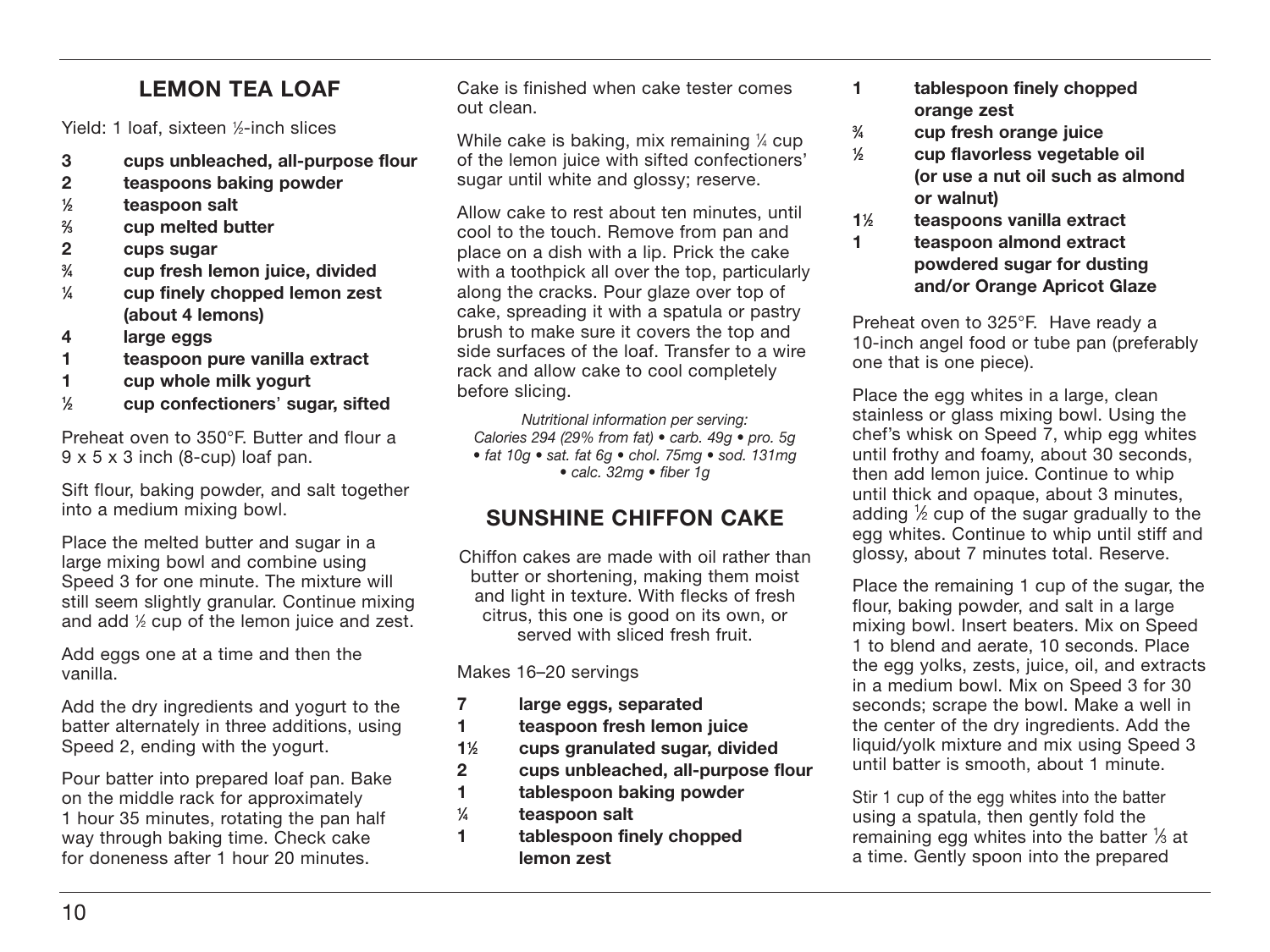pan and bake in the preheated oven for 60 minutes, or until a cake tester comes out clean when tested. Invert the pan immediately onto a wire rack and let the cake cool completely in the pan upside down on the rack. This will take about 2<sup>1</sup>/<sub>2</sub> to 3 hours. Run a long thin knife around the outer and tube edges of the pan and turn the cake out of the pan onto the rack. Use a long wooden skewer to loosen the cake from the center tube. Remove cake from pan. Wrap in plastic wrap and store at room temperature for up to 2 days or refrigerate up to 4 days. (Cake may be also be double wrapped and frozen – thaw before serving.) Dust with powdered sugar before serving – serve with a drizzle of the Orange Apricot Glaze.

Nutritional information per serving (based on 18 servings): Calories 194 (37% from fat) • carb. 27g • pro. 3g • fat 10g • sat. fat 1g • chol. 83mg • sod. 282mg • calc. 93mg • fiber 0g

## **ORANGE APRICOT GLAZE**

Makes ½ cup glaze

- **1 ⁄2 cup apricot preserves**
- **2 tablespoons Grand Marnier® liqueur**
- **1 teaspoon fresh lemon juice**

Place preserves, liqueur and lemon juice in a small bowl. Insert the mixing beaters. Mix on Speed 7 for 1 minute. May use as is, or for a smoother glaze, press through a strainer.

Nutritional information per serving (about 11 ⁄3 teaspoon): Calories 28 (1% from fat) • carb. 7g • pro. 0g • fat 0g • sat. fat 0g • chol. 0mg • sod. 4mg • calc. 2mg • fiber 0g

## **MOCHA CAKE**

These moist layers can be made ahead and frozen. Frost several hours before serving with Deep Mocha Frosting.

Makes two 9-inch layers, 12 servings

- **13 ⁄4 cups unbleached, all-purpose flour, plus 2 tablespoons for pan**
- **2 cups granulated sugar**
- **3 ⁄4 cup unsweetened cocoa powder**
- **2 teaspoons baking soda**
- **1 teaspoon baking powder**
- **1 teaspoon salt**
- **2 large eggs**
- **1 cup strong brewed coffee**
- **1 cup buttermilk**
- **1 ⁄2 cup unsalted butter, melted and cooled, plus 1 tablespoon for pan 1 teaspoon vanilla extract**

Position rack in center of the oven, and preheat oven to 350ºF. Butter two 9-inch round, 2-inch deep cake pans and line each with round of parchment paper or waxed paper. Butter the parchment and dust the pans with flour, taking care to shake out all excess flour.

Place flour, sugar, cocoa, baking soda, baking powder and salt in a large bowl; mix on Speed 1 for 20 seconds. Make a well in the center and add eggs, coffee, buttermilk, butter and vanilla. Beat for 2 minutes on speed 3; batter will be thin. Pour into prepared pans.

Bake for 30 to 40 minutes, until a toothpick inserted into the center comes out clean. Cool for 10 minutes, remove from pans;

remove and discard parchment. Place on wire racks to cool completely. Frost with Deep Mocha Frosting.

## **DEEP MOCHA FROSTING**

Makes about 21 ⁄2 cups, enough for two 9-inch round layers

- **3 ⁄4 cup heavy cream**
- **1 ⁄2 cup unsalted butter**
- **1 ⁄2 cup sugar**
- **12 ounces semisweet chocolate**
- **1 ⁄2 tablespoon espresso powder**
- **1 teaspoon vanilla**

Combine all ingredients in saucepan and place over medium heat. Heat mixture until it is almost simmering. Reduce heat to medium low and mix on Speed 2, mix until all the chocolate is melted and mixture is well combined, smooth, creamy and homogenous with no visible bits of chocolate remaining. This process takes approximately 8 minutes.

Before using, transfer to a bowl and refrigerate mixture for about an hour until it sets up. Deep Mocha Frosting can be made in advance and refrigerated. Remove from refrigerator about an hour before using to allow frosting to come to a spreadable consistency.

Nutritional information per serving (about 31 ⁄3 tablespoons – frosting on 1 ⁄12 of a 2-layer cake): Calories 151 (76% from fat) • carb. 9g • pro. 0g • fat 13g • sat. fat 8g • chol. 41mg • sod. 7g • calc. 12mg • fiber 0g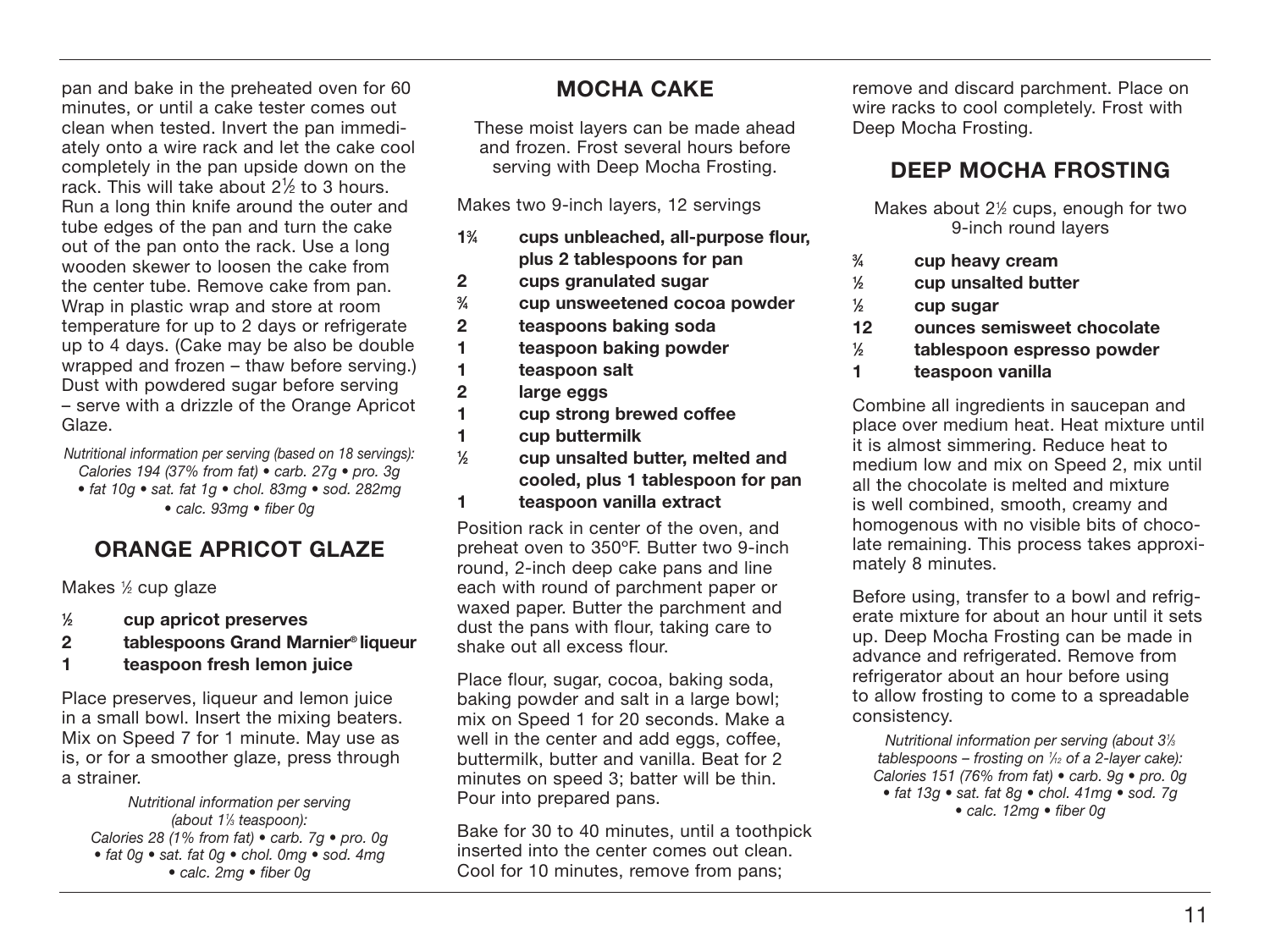#### **CHOCOLATE MOUSSE CAKE ROLL**

Makes 12 servings

**For the mousse:**

- **12 ounces semisweet chocolate**
- **21 ⁄2 cups heavy cream**
- **1 tablespoon Kahlua®, or other coffee liqueur**

**For the cake:**

- **8 ounces semisweet chocolate**
- **1 ⁄4 cup brewed coffee**
- **6 large eggs**
- **3 ⁄4 cup granulated sugar**
- **1 ⁄4 cup unbleached, all-purpose flour**

#### **For the whipped cream frosting:**

- **1 cup heavy cream**
- **3 tablespoons confectioners' sugar**
- **1 teaspoon vanilla extract cooking spray**

Preheat oven to 350°F. Lightly coat a 17x12x1-inch jelly-roll pan with cooking spray. Cut a sheet of parchment 3 inches longer than the length of the pan. Fold parchment to fit width. Line the pan with the parchment so that it comes up the short ends of the pan. Lightly coat parchment with cooking spray.

#### **To prepare the chocolate mousse**

Place the chocolate in a stainless mixing bowl. Place 1 cup of heavy cream in a small saucepan and bring to almost a boil and pour over chocolate. Stir until chocolate is completely melted and smooth; allow to cool to room temperature. In a

separate mixing bowl, place the remaining 11 ⁄2 cups of heavy cream and the Kahlua®. Using the chef's whisk whip the cream using Speed 4 until it holds firm peaks. Remove the chef's whisk and insert beaters and carefully fold the whipped cream into the chocolate in three additions using the Speed 1 with the beaters. Cover and refrigerate until ready to use.

#### **To prepare the cake**

Melt chocolate and coffee in a double boiler over barely simmering water. Let cool. Separate eggs into 2 separate mixing bowls. Using Speed 4, mix yolks with sugar until the mixture becomes very light and smooth, about 2 minutes. While mixing, add the cooled chocolate mixture in a steady stream and mix until totally incorporated. Use the chef's whisk to whip egg whites until soft peaks form, about 11 ⁄2 minutes. Insert the beaters and fold the whites into the chocolate mixture in 3 additions, as with the mousse. Sift flour into bowl and fold gently but quickly until just incorporated. Scrape the sides and bottom of the bowl with a rubber spatula to make sure ingredients are well incorporated.

Pour batter into prepared jelly roll pan and bake for 15 minutes; turn off oven and let cake remain in hot oven for an additional 5 minutes. Remove from oven and cover with damp paper towels so the cake will not dry out.

#### **Whipped Cream**

Whip the cream, sugar and vanilla in a mixing bowl using the chef's whisk until soft peaks form, about 1½ minutes.

Spread enough mousse on the cake roll to cover the entire surface area (there may be mousse left over).

Using the parchment on the long side as a guide, roll the cake into a log shape.

Place in the freezer for an hour to firm. Remove and frost with the whipped cream (using an offset spatula makes this easier).

Return cake roll to freezer to become firm. It will be firm enough to serve in about 30 to 60 minutes. This dessert can be served frozen, similar to a frozen mousse or ice cream cake, or refrigerated for a softer mousse feel. Use a serrated knife to slice. May be garnished with fresh berries, whipped cream and chocolate curls.

Nutritional information per serving: Calories 562 (64% from fat) • carb. 47g • pro. 7g • fat 42g • sat. fat 25g • chol. 201mg • sod. 64mg • calc. 73mg • fiber 3g

## **CHOCOLATE SOUFFLÉ CAKE**

Makes one 10-inch round cake; sixteen slices

- **2 tablespoons unsalted butter plus additional for pan**
- **6 ounces bittersweet chocolate**
- **2 ounces semisweet chocolate**
- **9 large eggs**
- **2 large egg whites**
- **11 ⁄4 cups granulated sugar, divided**
- **1 ⁄3 cup unbleached, all-purpose flour**

Preheat oven to 365°F. Cut a circle of parchment paper to line a 10" round cake pan. Butter the bottom and sides of cake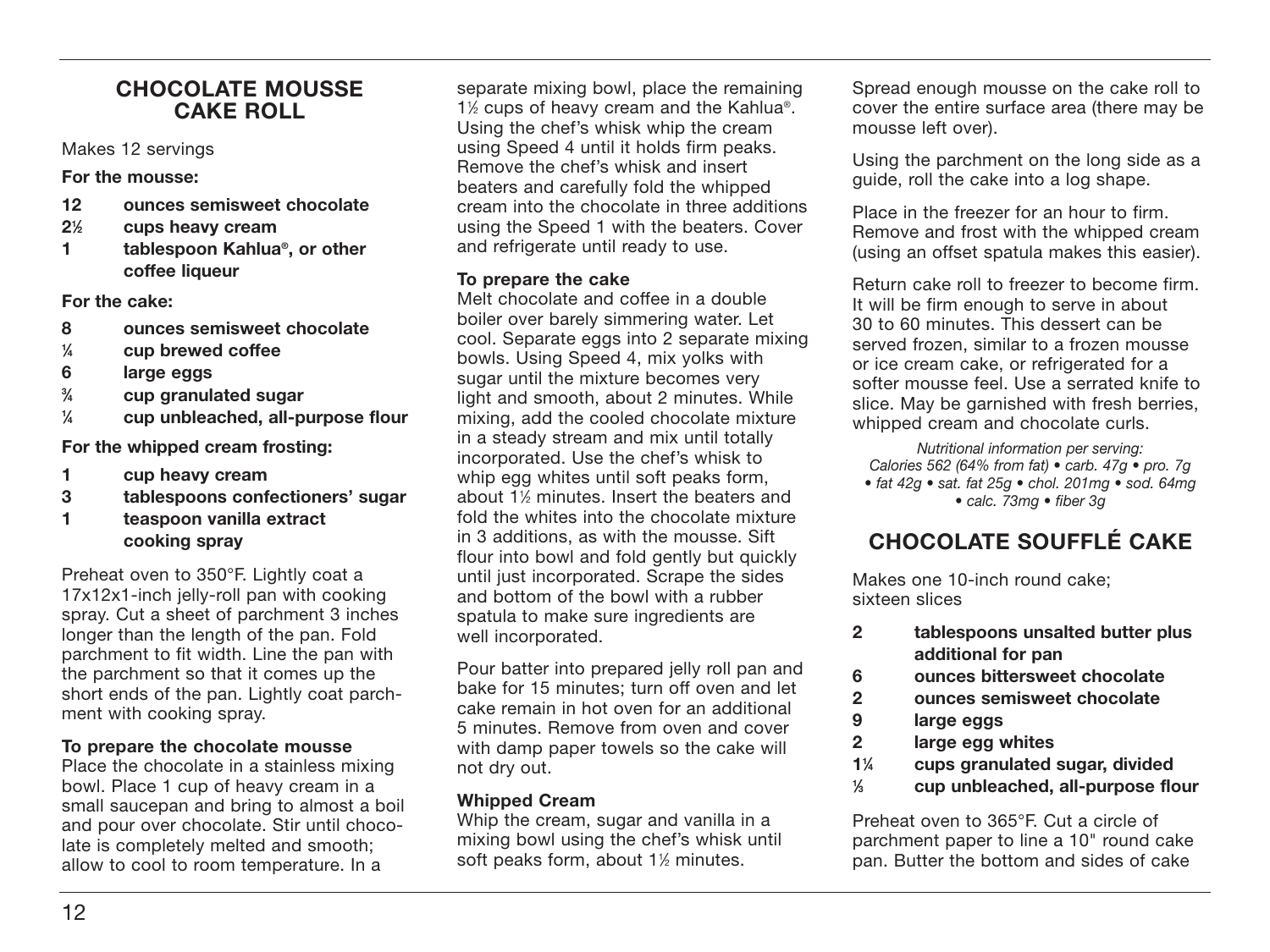pan well. Add enough flour to coat the buttered interior, being sure to tap the pan and remove any excess flour. Place the parchment circle at the bottom of the pan and butter and flour it as well.

Melt the butter and chocolates in a stainless bowl over a double boiler, and set aside.

Separate eggs into two mixing bowls. adding the extra whites to the bowl of egg whites. Add 3 ⁄4 cup of the sugar to the bowl of yolks. Mix the yolks and sugar on Speed 4 for 1<sup>1/2</sup> minutes until very pale and thick; reserve. Using the chef's whisk, beat the egg whites on Speed 5 for 1 minute; add the remaining 1 ⁄2 cup of sugar and continue beating whites for an additional 2 minutes until it reaches soft peaks. Remove the chef's whisk and insert the beaters. Using Speed 1, and reserving about one quarter of the whites, fold whites into the yolk mixture in three additions. Scrape the bottom and sides of bowl to make certain the mixture is evenly blended. Sift in the flour into mixture and fold gently. Finally add the last of the egg whites again using the same folding technique. To ensure complete incorporation, use a rubber spatula to scrape the bottom and sides of the bowl.

Transfer the batter to the prepared pan and bake in the preheated 365°F oven for about 40 minutes, until cake has puffed and cracked but is still soft to the touch on top.

Turn cake out onto serving plate and remove pan. Sprinkle the top with sifted confectioners' sugar. Serve immediately or at room temperature.

Nutritional information per serving: Calories 195 (42% from fat)  $\bullet$  carb. 25q  $\bullet$  pro. 5q • fat 10g • sat. fat 5g • chol. 123mg • sod. 43mg • calc. 22mg • fiber 1g

## **TIRAMISÙ**

Makes one 9-inch square pan, 12 servings

**For champagne sabayon:**

- **3 egg yolks**
- **1 ⁄2 cup granulated sugar**
- **1 ⁄2 cup champagne**
- **8 ounces mascarpone**
- **3 ⁄4 cup heavy cream**
- **1 ⁄4 cup plus 31 ⁄2 tablespoons Kahlua® or coffee liqueur**
- **1 ⁄4 teaspoon pure vanilla extract**
- **3 cup espresso or strongly brewed coffee**
- **1 recipe génoise (recipe follows)\***
- **3 ounces semi-sweet chocolate, made into chocolate curls (with vegetable peeler)**

#### **To make sabayon:**

Place egg yolks and sugar in mixing bowl. Using beater attachment mix yolks and sugar until pale and thick on Speed 4. Place bowl over warm water bath to resemble double boiler. Using the chef's whisk attachment, beat the yolk mixture on Speed 2 or 3. Add champagne after 11 ⁄2 minutes. Continue beating for as long as 8 minutes, until the mixture has tripled in volume and it is too warm to submerge your finger. Remove bowl from heat and continue

beating an additional 30 seconds to cool slightly; set aside.

In two separate mixing bowls, place the mascarpone and heavy cream. With the beaters, mix the mascarpone until smooth. Fold the mascarpone into the yolk mixture using the lowest speed. Using the whisk attachment, beat the heavy cream on Speed 5. After 1 minute add 11 ⁄2 tablespoons of Kahlua® and vanilla. Continue beating until soft peaks form, about 2 minutes total. Fold the whipped cream into the yolk and mascarpone mixture. You should have about 31 ⁄2 cups of filling. Fill a shallow dish with remaining Kahlua® and the coffee.

Slice the génoise into 1 ⁄2-inch strips. Soak the cake pieces in coffee until saturated. Use soaked cake to line the bottom of a 9-inch square pan. Cover with half of the filling and then chocolate curls. Continue with another layer of soaked cake, the remaining filling and then finally cover with the remaining chocolate curls. Cover with plastic wrap and refrigerate for at least 6 hours before serving.

After removing sabayon from heat, transfer to a bowl and allow to cool. Cover and place in the refrigerator until completely chilled. Fold in 1 ⁄2 to 3 ⁄4 cups whipped cream and serve.

**Note:** The sabayon is wonderful on its own with berries for a simple dessert.

Nutritional information per serving: Calories 382 (53% from fat) • carb. 33g • pro. 5g • fat 23g • sat. fat 12g • chol. 184mg • sod. 68mg • calc. 56mg • fiber 1g

\*May substitute 18 to 20 savoiardi (crisp lady fingers), purchased or homemade.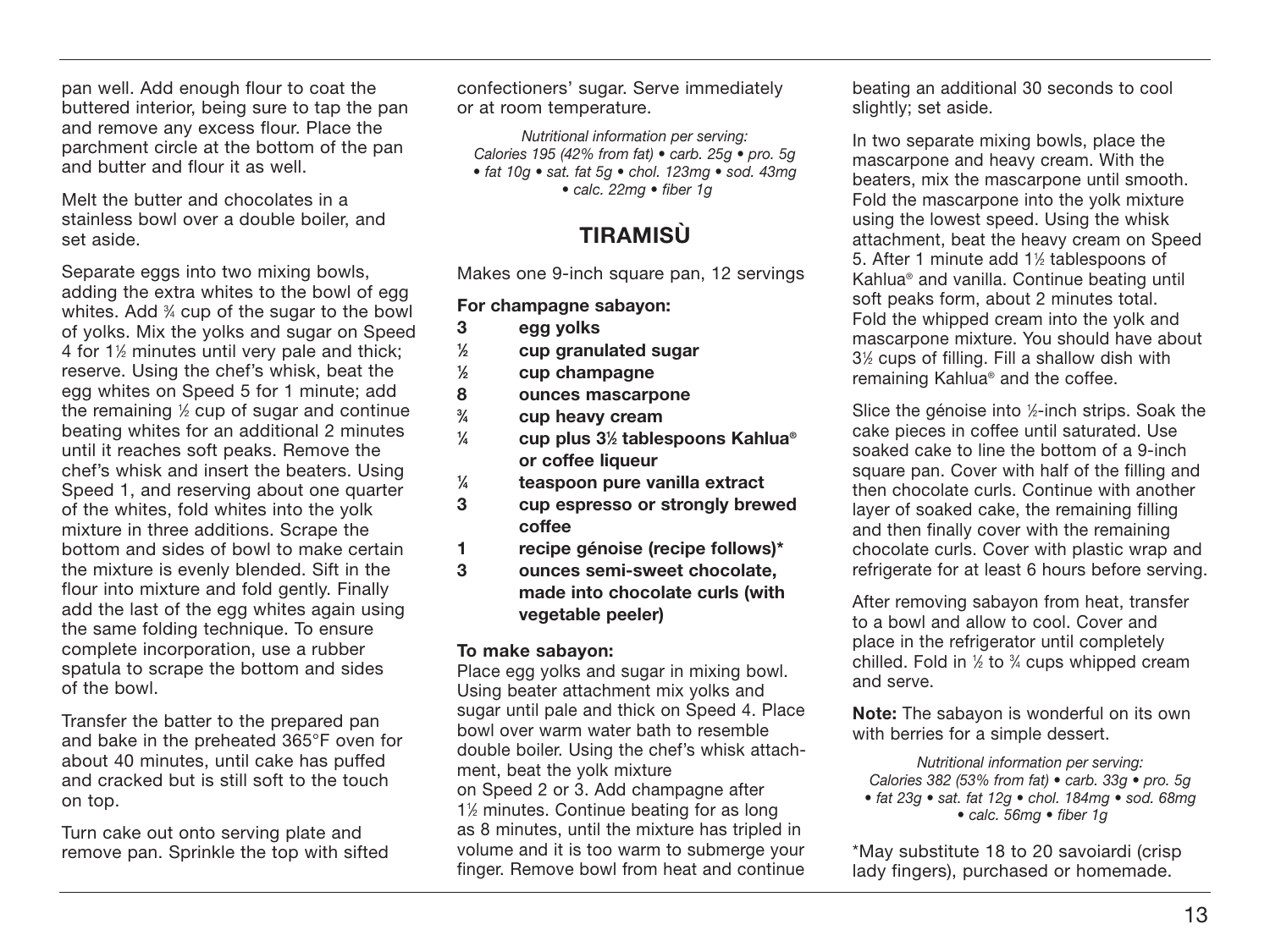## **GÉNOISE**

Makes one 9-inch round cake, 12 servings

- **2 ⁄3 cup unbleached, all-purpose flour**
- **1 ⁄3 cup cornstarch**
- **1 ⁄3 teaspoon baking soda**
- **3 large eggs**
- **3 large egg yolks**
- **2 ⁄3 cup sugar**
- **1 ⁄4 cup unsalted butter, melted and cooled**

Preheat oven to 350° F. Butter and flour a 9-inch round cake pan; reserve. Sift together dry ingredients into a mixing bowl; reserve.

Place eggs, yolks, and sugar in a large heatproof (stainless or heatproof glass) mixing bowl. Place over a pan of simmering water and mix on Speed 2 until the egg mixture is tepid and slightly frothy, about 5 minutes. Remove the bowl from heat and use the chef's whisk, beating on Speed 5 until the eggs double in volume and are light and fluffy, about 1½ minutes.

Carefully fold in dry ingredients and then the butter, using Speed 1 and the beaters. Be careful to scrape the bottom and sides of the bowl while mixing. Finish by scraping the bottom and sides of bowl one last time with rubber spatula to ensure even incorporation.

Pour into prepared cake pan and bake for about 30 to 35 minutes until the top puffs and is golden brown and spongy to the touch. Let cool in pan for 2 to 3 minutes,

then turn out onto a wire rack to cool completely.

Nutritional information per serving: Calories 146 (39% from fat) • carb. 19g • pro. 3g • fat 6g • sat. fat 3g • chol. 117mg • sod. 64mg • calc. 14mg • fiber 0g

#### **GRAND MARNIER® WHIPPED CREAM**

Makes about 2 cups

- **1 cup heavy cream**
- **1 ⁄4 cup confectioners' sugar, sifted**
- **1 ⁄2 teaspoon pure vanilla extract**
- **3 tablespoons Grand Marnier® liqueur**

Place heavy cream in mixing bowl. Using the chef's whisk attachment, whip the cream on Speed 5 for about 1 minute. Add the sifted sugar, vanilla, and Grand Marnier®. Whip for an additional minute until soft peaks form.

Nutritional information per serving (2 tablespoons): Calories 64 (76% from fat) • carb. 3g • pro. 0g • fat 6g • sat. fat 3g • chol. 20mg • sod. 6mg • calc. 13mg • fiber 0g

## **COFFEE WHIPPED CREAM**

Makes about 2 cups

- **1 cup heavy cream**
- **1 ⁄4 cup confectioners' sugar, sifted**
- **1 ⁄4 teaspoon pure vanilla extract**
- **1 ⁄4 cup strong brewed coffee, chilled**

Place heavy cream in a cold mixing bowl. Using the chef's whisk, whip the cream for 1 minute on Speed 5. At this point add the sifted confectioners' sugar and vanilla and 1 teaspoon of coffee. Continue beating, adding one teaspoon of coffee at a time to taste until cream reaches soft peak stage, about 2 to 3 minutes.

Nutritional information per serving: Calories 59 (83% from fat) • carb. 23g • pro. 0g • fat 6g • sat. fat 35g • chol. 20mg • sod. 6mg • calc. 10mg • fiber 0g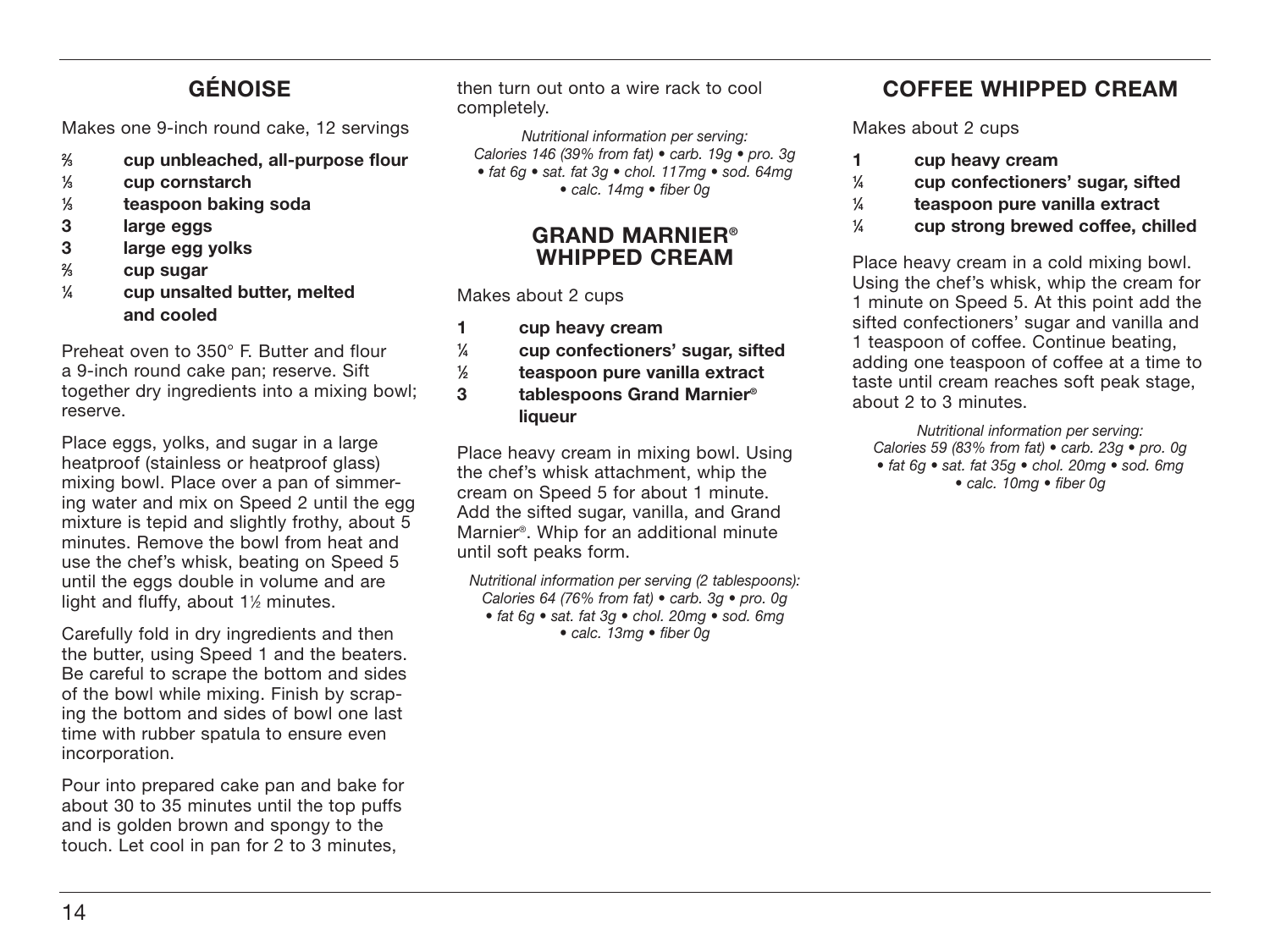## **HERBED CHEESE**

Instead of purchasing expensive herb-flavored cheeses, you can easily prepare your own.

Makes about 2 cups

Preparation: 10 minutes or less

- **8 ounces cream cheese (may use regular or lowfat)**
- **5 ounces chèvre or other goat cheese (soft type, not aged)**
- **1 clove garlic, peeled and minced**
- **1 tablespoon finely minced shallot or green onion**
- **1 tablespoon finely chopped fresh parsley**
- **1 teaspoon herbes de Provence**
- **1 ⁄2 teaspoon kosher salt**
- **1 ⁄4 teaspoon white pepper dash hot sauce such as Tabasco®, to taste**

Place the cream cheese, chèvre, garlic, shallot, parsley, herbes de Provence, and salt in a medium bowl. Mix for 1 minute, on Speed 3, then increase speed to Speed 5 to whip for an additional 2 minutes until light and fluffy. Add white pepper and hot sauce to taste, whip on Speed 5 for 30 seconds longer. Allow cheese spread to stand at least 30 minutes before serving, to allow flavors to blend. Transfer to a resealable container and refrigerate. Remove from refrigerator 15 minutes before serving to soften. Serve with crackers, pita or bagel chips. It also makes a good topping for a baked potato.

Nutritional information per serving (2 tablespoons, made with lowfat cream cheese): Calories 58 (69% from fat)  $\bullet$  carb. 1 $a \bullet$  pro. 3 $a$  $\bullet$  fat 4g  $\bullet$  sat. fat 3g  $\bullet$  chol. 9mg  $\bullet$  sod. 156mg • calc. 35mg • fiber 0g

## **SMOKED SALMON SPREAD**

The ultimate spread for your bagel

#### Makes 2 cups

- **8 ounces cream cheese, softened to room temperature 1 ⁄4 cup sour cream, reduced fat 2 teaspoons fresh lemon juice 4 ounces smoked salmon, chopped 2 tablespoons chopped fresh dill**
- **2 teaspoons finely chopped green onion**
- **1 ⁄2 teaspoon freshly ground pepper**

Mix the cream cheese with sour cream and lemon juice on Speed 3 until creamed and fluffy, about 1 minute. Add smoked salmon, dill, green onion and pepper and continue to mix on Speed 2 until evenly incorporated. Transfer to a decorative bowl to serve. Allow to rest in refrigerator for at least an hour to allow flavors to blend before serving. May be prepared a day ahead. Keep refrigerated in a covered container until ready to use.

Nutritional information per serving (¼ cup): Calories 133 (81% from fat) • carb. 2g • pro. 5g • fat 12g • sat. fat 6g • chol. 36mg • sod. 215mg • calc. 31mg • fiber 0g

#### **ROASTED RED PEPPER AND SUN-DRIED TOMATO DIP**

Serve this dip with crackers, bagel chips or pita chips. Or, try it as a spread on sandwiches, or as a topping for baked potatoes.

Makes 2 cups

- **8 ounces cream cheese (lowfat or regular), cut into 8 pieces**
- **1 ⁄2 cup sour cream (lowfat or regular)**
- **1 roasted red pepper, cut into 1-inch pieces**
- **1 ⁄3 cup chopped sun-dried tomatoes (not oil-packed)**
- **1 tablespoon chopped fresh parsley**
- **1 clove garlic, chopped**
- **1 ⁄2 teaspoon basil**
- **1 ⁄8 teaspoon freshly ground black pepper**

Combine all ingredients in a medium bowl. Mix on Speed 3 until well blended and smooth, 2 minutes. Mix on Speed 5 to lighten, 1 minute. Transfer to a resealable container and refrigerate for 30 minutes or longer to allow flavors to blend before serving.

Nutritional information per serving (2 tablespoons), made with lowfat products: Calories 54 (52% from fat) • carb. 4g • pro. 2g • fat 3g • sat. fat 2g • chol. 7mg • sod. 111mg • calc. 43mg • fiber 0g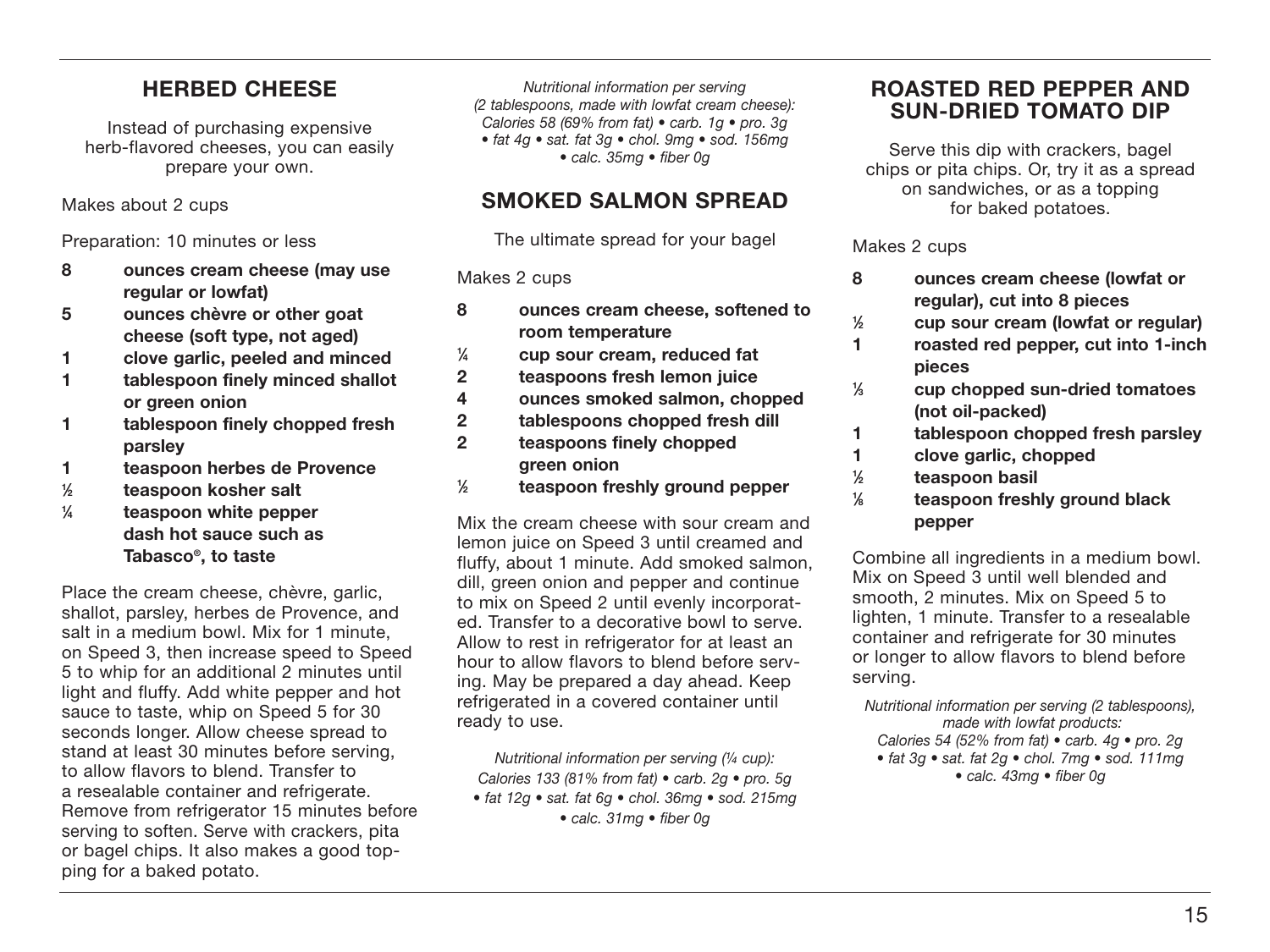#### **CUCUMBER YOGURT DIP WITH MINT**

This dip is ideal for both fresh vegetables and grilled meats or chicken.

Makes 3 cups

- **1 cup cucumber, peeled, seeded, and finely chopped**
- **1 cup plain yogurt**
- **6 tablespoons sour cream**
- **1 teaspoon lemon juice**
- **1 ⁄2 teaspoon salt**
- **1 ⁄2 teaspoon granulated sugar**
- **1 ⁄4 teaspoon fresh ground pepper**
- **1 teaspoon garlic, minced**
- **3 teaspoons mint, fresh chopped**
- **1 teaspoon parsley, fresh chopped**
- **2 tablespoons green onion, fine chopped**

Place chopped cucumber in strainer and allow water to drain for about 15 minutes. Place in a clean towel and squeeze dry.

In a large mixing bowl, mix together yogurt, sour cream, lemon juice, salt, and sugar on Speed 2 until ingredients are incorporated. Add remaining ingredients, cucumber being the last. Mix on Speed 2 until well mixed.

Transfer to a small bowl, cover and refrigerate for 30 to 60 minutes before serving to allow flavors to blend. Keep unused portion in a resealable container in the refrigerator for up to 5 days.

Nutritional information per serving (¼ cup): Calories 30 (53% from fat) • carb. 2g • pro. 1g • fat 2g • sat. fat 1g • chol. 4mg • sod. 115mg • calc. 46mg • fiber 0g

## **GINGER SOY BUTTER**

This butter gives an Asian twist to steamed vegetables, rice, or fish.

Makes 1 stick of butter, 16 slices

| ⅛ | cup unsalted butter, softened   |
|---|---------------------------------|
| ⅛ | tablespoon fresh ginger, peeled |
|   | and finely chopped              |
|   | pinch of fresh garlic, finely   |
|   | chopped                         |
| 2 | teaspoons soy sauce             |
| ⅛ | teaspoon lemon juice            |
|   |                                 |

Place butter in mixing bowl, mix on Speed 1 until smooth and slightly fluffy, about 30 seconds. Add ginger, garlic, soy sauce, and lemon juice; mix on Speed 2 until well blended, about 30 to 40 seconds longer.

Using a sheet of plastic wrap or waxed paper as an aid, shape butter into a log, about 1 inch in diameter. Wrap butter in plastic wrap twisting the ends to form a log. Chill until firm enough to slice. Place slices of Ginger Soy Butter on top of grilled or broiled seafood or chicken, baked sweet potatoes, rice, or steamed vegetables.

**Note:** Ginger Soy Butter can be wrapped in a whole log or wrapped in smaller sizes and kept in freezer. Double wrap using an outer wrap of aluminum foil to prevent absorption of freezer odors.

Nutritional information per slice: Calories 52 (98% from fat) • carb. 0g • pro. 0g • fat  $6g$  • sat. fat  $4g$  • chol. 16mg • sod. 44mg • calc. 2mg

## **GORGONZOLA BUTTER**

Serve a slice of this savory compound butter on top of your favorite steak – it will melt and impart an incredible flavor.

Makes 1 roll compound butter, 16 slices

- **1 ⁄2 cup unsalted butter, softened**
- **1 ⁄4 cup Gorgonzola, crumbled pinch freshly ground pepper**

Place butter in mixing bowl, mix on Speed 1 until smooth and slightly fluffy, about 30 seconds. Add Gorgonzola and mix until well blended, about 30 to 40 seconds longer.

Using a sheet of plastic wrap or waxed paper as an aid, shape butter into a log, about 1 inch in diameter. Wrap butter in plastic wrap twisting the ends to form a log. Chill until firm enough to slice. Place slices of Gorgonzola butter on top of grilled or broiled steak, a fluffed baked potato, or steamed vegetables.

**Note:** Butter can be wrapped in a whole log or wrapped in smaller sizes and kept in freezer. Double wrap using an outer wrap of aluminum foil to prevent absorption of freezer odors.

Nutritional information per slice: Calories 52 (96% from fat) • carb. 0g • pro. 0g • fat 6g • sat. fat 4g • chol.16 mg • sod. 5mg • calc. 2mg • fiber 0g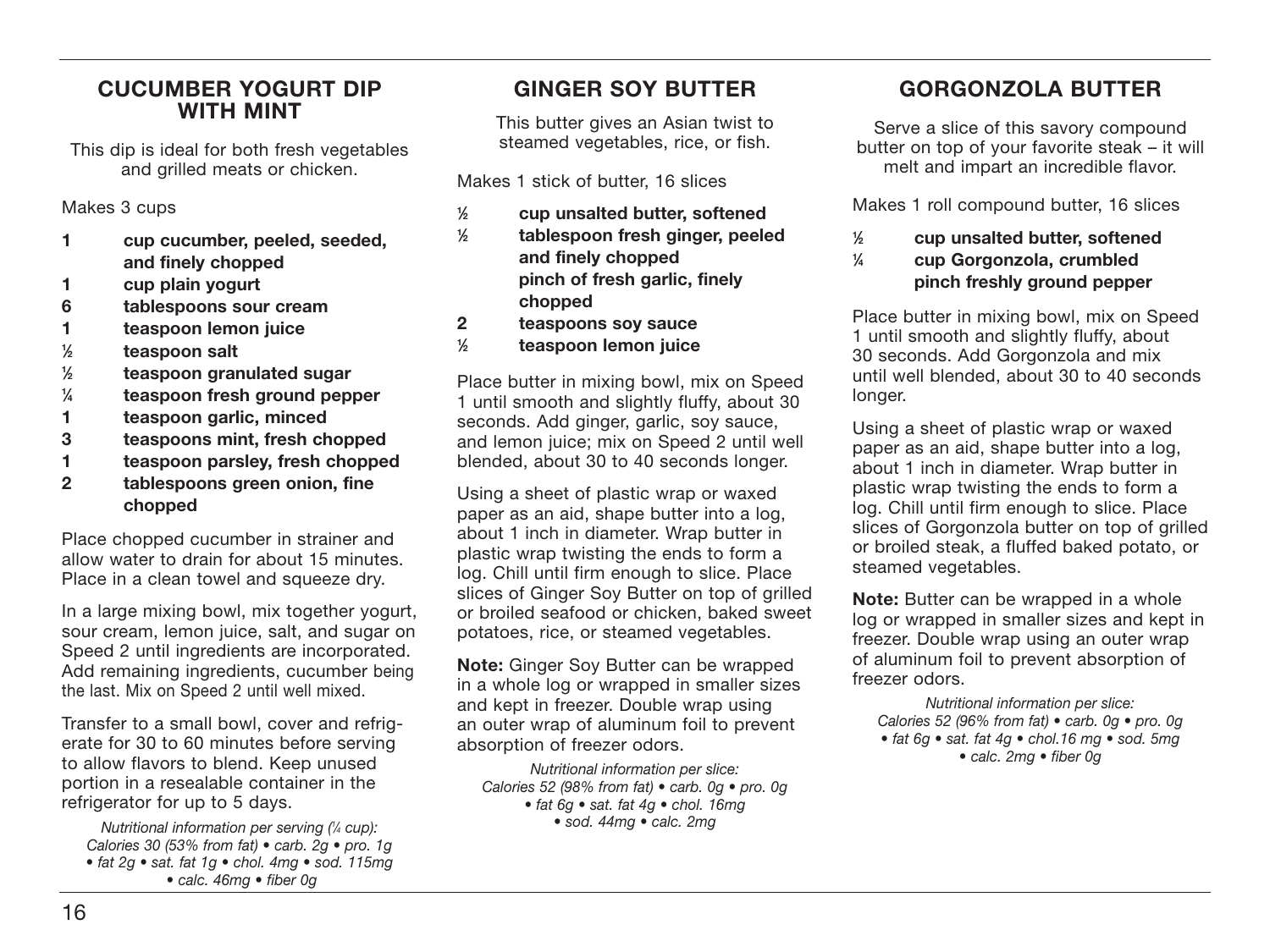## **BALSAMIC VINAIGRETTE**

Makes 1½ cups

- **1 shallot, peeled and finely chopped (approximately 1 tablespoon)**
- **1 ⁄4 cup balsamic vinegar**
- **1 ⁄2 teaspoon salt**
- **1 ⁄2 teaspoon freshly ground pepper**
- **1 ⁄2 teaspoon sugar**
- **3 teaspoons Dijon mustard**
- **3 ⁄4 cup extra virgin olive oil**
- **1 ⁄4 cup vegetable oil**

Place shallot, vinegar, salt, pepper, sugar, and Dijon in a mixing bowl. Mix ingredients until well incorporated.

Add olive oil and then vegetable oil in a slow stream to the bowl with the mixer running to ensure emulsification.

Adjust seasoning to taste.

- Nutritional information per serving (2 tablespoons): Calories 166 (96% from fat) • carb. 2g • pro. 0g • fat 22 g • sat. fat • chol. 0g • sod. 153mg
	- calc. 1mg fiber 0g

## **CREAMY BLUE CHEESE DRESSING**

This version is much lower in fat than traditional blue cheese dressings. Try it as a dip for celery the next time you serve Buffalo Wings.

Makes about 2 cups dressing

- **1 clove garlic, peeled and chopped**
- **1 ⁄2 ounce shallot, peeled and chopped 1 ⁄2 cup lowfat buttermilk 1 cup nonfat yogurt**
	- **⁄3 cup lowfat mayonnaise**
- **1 3 ⁄4 teaspoon dry mustard**
- **1**
- **⁄2 teaspoon Worcestershire sauce**
- **1 ⁄4 teaspoon white pepper**
- **3 ounces crumbled blue cheese dash Tabasco® or other hot sauce to taste**

Place the garlic, shallot, buttermilk, yogurt, mayonnaise, dry mustard, Worcestershire, and pepper in a medium bowl. Mix using Speed 3 until smooth and creamy, 30 to 40 seconds. Add the crumbled blue cheese and Tabasco®. Mix using Speed 3 for 20 to 30 seconds longer. Let stand for 30 minutes before using to allow flavors to develop. Cover and refrigerate all unused portions. Keeps 1 week.

Nutritional information per serving (4 teaspoons): Calories 27 (54% from fat) • carb. 1g • pro. 1g • fat 1g • sat. fat 0g • chol. 2mg • sod. 47mg • calc. 29mg • fiber 0g

#### **PARMESAN PEPPERCORN DRESSING**

This dressing is not only good on salads, but is a perfect spread for sandwiches, from smoked turkey to roast beef. It can be used as a dip for vegetables or even served alongside roasted meats.

Makes 1½ cups

- **1 ⁄2 cup reduced fat mayonnaise**
- **1 ⁄2 cup reduced fat sour cream**
- **1 ⁄2 cup Parmigiano Reggiano, finely grated**
- **1 teaspoon crushed black peppercorns**
- **2 tablespoons fresh basil, chopped**
- **1 tablespoon red wine vinegar**
- **1 teaspoon Dijon mustard**
- **1 tablespoon fresh parsley, finely chopped**
- **1 ⁄2 tablespoon finely chopped shallot**
- **1 ⁄2 teaspoon lemon juice**

Place all ingredients in a medium mixing bowl and mix on Speed 2 until thoroughly combined, about 1 minute.

Nutritional information per serving (2 tablespoons): Calories 61 (65% from fat) • carb. 3g • pro. 2g • fat 4g • sat. fat 1g • chol. 8mg • sod. 169mg • calc. 66mg • fiber 0g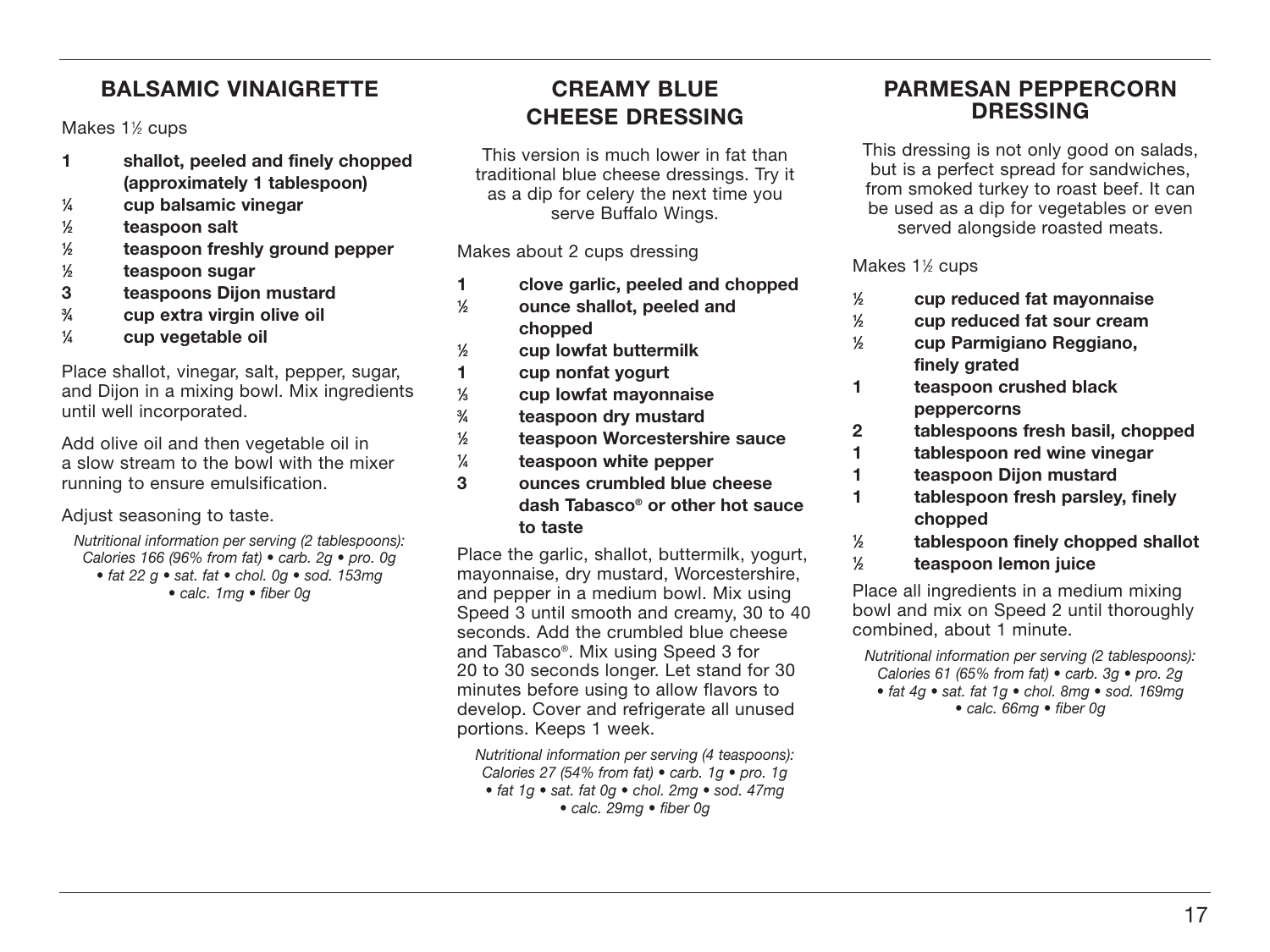## **MISO GINGER DRESSING**

This dressing is wonderful to use to make an Asian Slaw using shredded cabbage, bok choy, carrots, daikon, cucumbers and green onions, as well as to dress a traditional salad.

Makes about 2 cups

- **11 ⁄2 tablespoons miso\***
- **1 ⁄3 cup rice vinegar**
- **1 ⁄2 teaspoon mirin\*\***
- **1 teaspoon soy sauce**
- **3 teaspoons peeled and finely chopped fresh ginger**
- **1 ⁄2 teaspoon finely chopped fresh garlic**
- **1 teaspoon brown sugar**
- **11 ⁄4 cup vegetable oil**
- **1 teaspoon sesame oil**

In a medium mixing bowl, mix miso and vinegar until well blended, smooth and homogenous using Speed 2, about 1 to 2 minutes. Add mirin and soy sauce and mix to combine, about 20 seconds. Add ginger, garlic, and brown sugar and mix well about 30 seconds.

With mixer on Speed 1, add the vegetable oil and then the sesame oil in a slow, steady stream into the bowl and mix until totally emulsified and homogenous. Let stand 30 minutes or longer to allow flavors to blend before using. Store in an airtight container in the refrigerator. If dressing separates, mix on Speed 2 until emulsified. Nutritional information per serving (2 tablespoons): Calories 158 (97% from fat) • carb. 1g • pro. 0g • fat 17g • sat. fat 1g • chol. 0mg • sod. 80mg • calc. 2mg • fiber 0g

\*Miso (Japanese fermented soybean paste) can be purchased in most Asian/Japanese markets, natural food stores and in many well-stocked grocery stores. It is kept refrigerated in an airtight container.

\*\*Mirin is a low-alcohol sweet wine made from glutinous rice, also known as "rice wine." It is available in Asian/Japanese markets, and in the gourmet section of well-stocked grocery stores.

## **CAPONATA**

Serve Caponata as an appetizer spread with pita chips or thinly sliced French bread. It is also a good dressing to use on a wrap-type sandwich.

Makes 1¼ cups

- **1 medium size eggplant, about 11 ⁄2 pounds**
- **2 tablespoons capers, drained**
- **1 tablespoon celery, finely diced**
- **1 ⁄2 teaspoon finely diced sweet red pepper**
- **1 tablespoon finely chopped green onion**
- **1 teaspoon chopped fresh basil**
- **1 teaspoon chopped fresh mint**
- **1 ⁄2 teaspoon finely chopped fresh parsley**
- **2 tablespoons extra virgin olive oil**
- **1 teaspoon lemon juice dash red pepper flakes**
- **1 teaspoon honey (if eggplant seems bitter)**

Preheat oven to 400°F.

Pierce eggplant with fork all around the eggplant (about 8 times) and wrap in aluminum foil. Roast eggplant for approximately 45 minutes to 1 hour, until the eggplant is very soft and has collapsed. Unwrap and let cool.

When eggplant is cool to the touch (about 15 minutes) cut in half and spoon the soft eggplant flesh into a mixing bowl; there will be approximately 11 ⁄2 cups of eggplant.

With mixer on Speed 3, mix for about 2 minutes until the eggplant turns into an almost smooth consistency.

Add remaining ingredients and mix on Speed 1 until just blended. Let stand 30 minutes before serving to allow flavors to blend. May be made ahead and refrigerated in an resealable container.

Nutritional information per serving (¼ cup): Calories 72 (55% from fat)  $\bullet$  carb. 7g  $\bullet$  pro. 1g • fat 5g • sat. fat 1g • chol. 0g • sod. 112mg • calc. 15mg • fiber 3g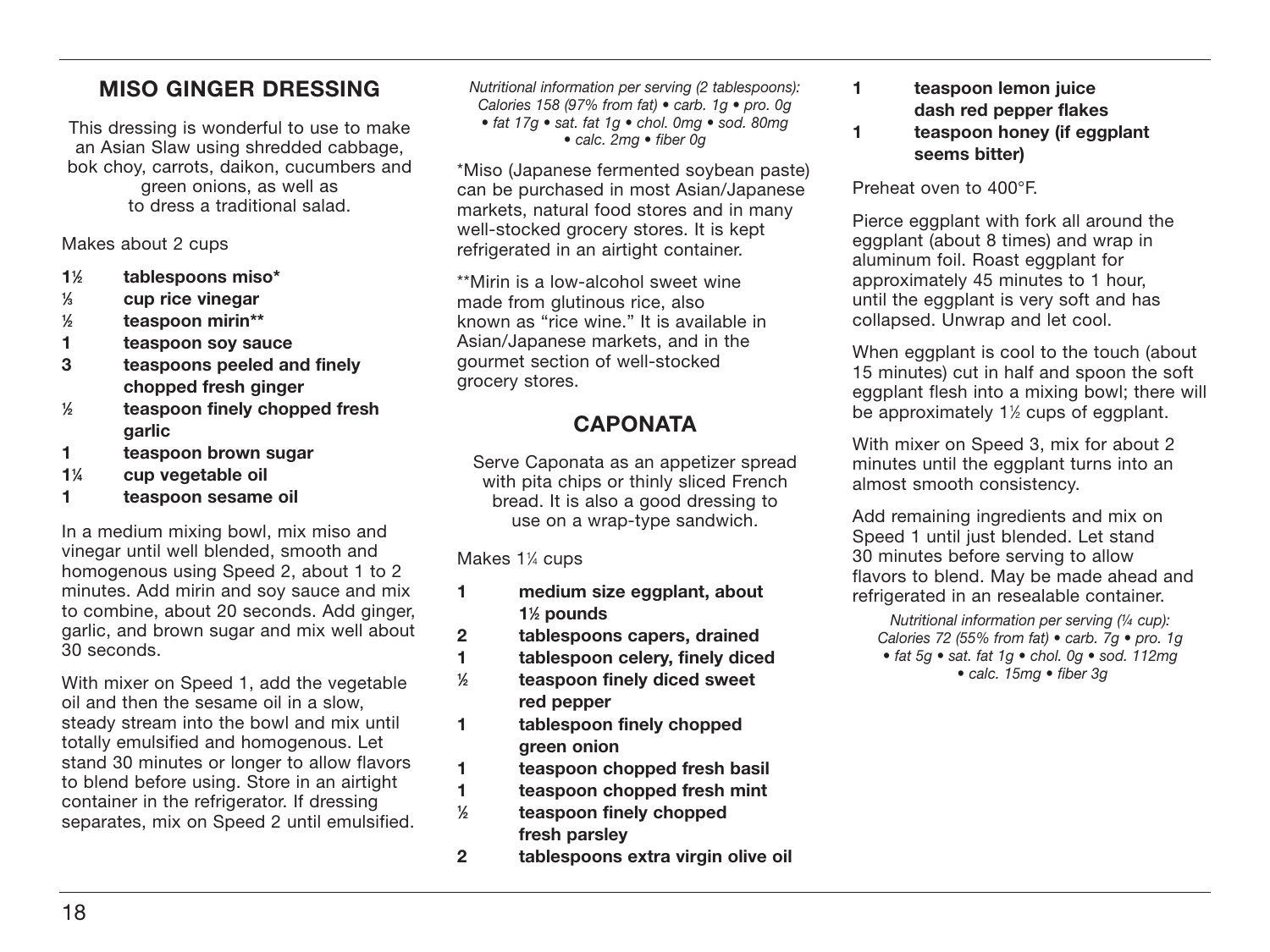#### **BOURSIN® SMASHED POTATOES**

Makes 4 cups / eight 1 ⁄2-cup servings

- **2 pounds red potatoes, scrubbed**
- **1 ⁄2 package Boursin® cheese\* (about 21 ⁄2 ounces), cut into 8 pieces**
- **2 tablespoons unsalted butter**
- **1 ⁄4 cup whole milk**
- **1 ⁄2 teaspoon kosher salt**
- **1 ⁄4 teaspoon freshly ground pepper**

Cut unpeeled potatoes into 1-inch pieces as uniform as possible. Place in a large saucepan. Add cold water to cover and a large pinch of salt. Over high heat, bring to a boil. When boiling, reduce heat to medium low and simmer until potatoes are very soft, about 25 minutes.

Drain potatoes and return to saucepan, mix on Speed 3 until completely mashed, about 2 minutes. Add Boursin®, butter, milk, salt, and pepper and mix on Speed 4 until fully incorporated and fluffy, about 1 minute.

Transfer to a warm bowl and serve immediately.

Nutritional information per serving: Calories 167 (36% from fat) • carb. 24g • pro. 4g • fat 7g • sat. fat 5g • chol. 19mg • sod. 258mg • calc. 27mg • fiber 2g

\*Boursin® cheese is a triple-cream cheese that is white and smooth, with a creamy, buttery texture. It is most often flavored with herbs, garlic or pepper. It can be found in the specialty cheese section of most well-stocked grocery stores or in gourmet food markets.

#### **TWICE-BAKED POTATOES WITH PARMESAN**

Makes 8 servings

- **8 baking potatoes (8 ounces each), scrubbed**
- **2 teaspoons olive oil**
- **2 tablespoons unsalted butter**
- **1 cup chopped onion (about 3 ounces)**
- **1 ⁄2 teaspoon kosher salt, divided**
- **1 ⁄4 teaspoon freshly grated black pepper, divided**
- **1 cup part skim ricotta**
- **1 cup shredded provolone (4 ounces)**
- **1 ⁄2 cup freshly grated Parmesan**
- **1 tablespoon Italian herb blend**

Preheat oven to 400ºF. Pierce each potato several times with a fork or a knife tip; rub each potato with 1 ⁄4 teaspoon of the olive oil. Bake the potatoes in preheated oven until fork-tender, about 1 hour. While potatoes are baking, prepare onion mixture, (below). Remove potatoes from oven and place on a rack until cool enough to handle. Reduce oven temperature to 375°F.

**Onion Mixture:** Melt butter over medium heat in an 8-inch skillet, add chopped onions and sauté until softened, 10 minutes. Season with ¼ teaspoon salt and ⅓ teaspoon pepper. Reduce heat to low and cook for 30 to 40 minutes, or until nicely browned and caramelized. Reserve.

When potatoes are cool enough to handle, cut off the top third of each potato and

scoop all the flesh from tops. Scoop out bottoms leaving a 1 ⁄4-inch shell, reserving potato skin shells. Place the potato pulp in a large mixing bowl.

Using Speed 3, add ricotta to potatoes and mix for 1 minute. Add onions, mix on Speed 2 for 1 to 2 minutes or until well mixed. Add provolone, Parmesan, Italian herb blend, remaining salt and pepper, and mix 30 seconds on Speed 1 or until incorporated.

Divide the mixture among the reserved potato shells. Potatoes may be made up to this point, covered and refrigerated until ready to bake.

Arrange the potatoes on a jelly-roll pan that has been lined with aluminum foil. Bake uncovered, until potatoes are hot and tops are golden brown and puffed, about 30 to 35 minutes (add 5 to 10 minutes for cold potatoes). Serve hot.

Nutritional information per serving: Calories 301(47% from fat)  $\bullet$  carb. 25q  $\bullet$  pro. 16q • fat 16g • sat. fat 9g • chol. 41mg • sod. 548mg • calc. 401mg • fiber 2g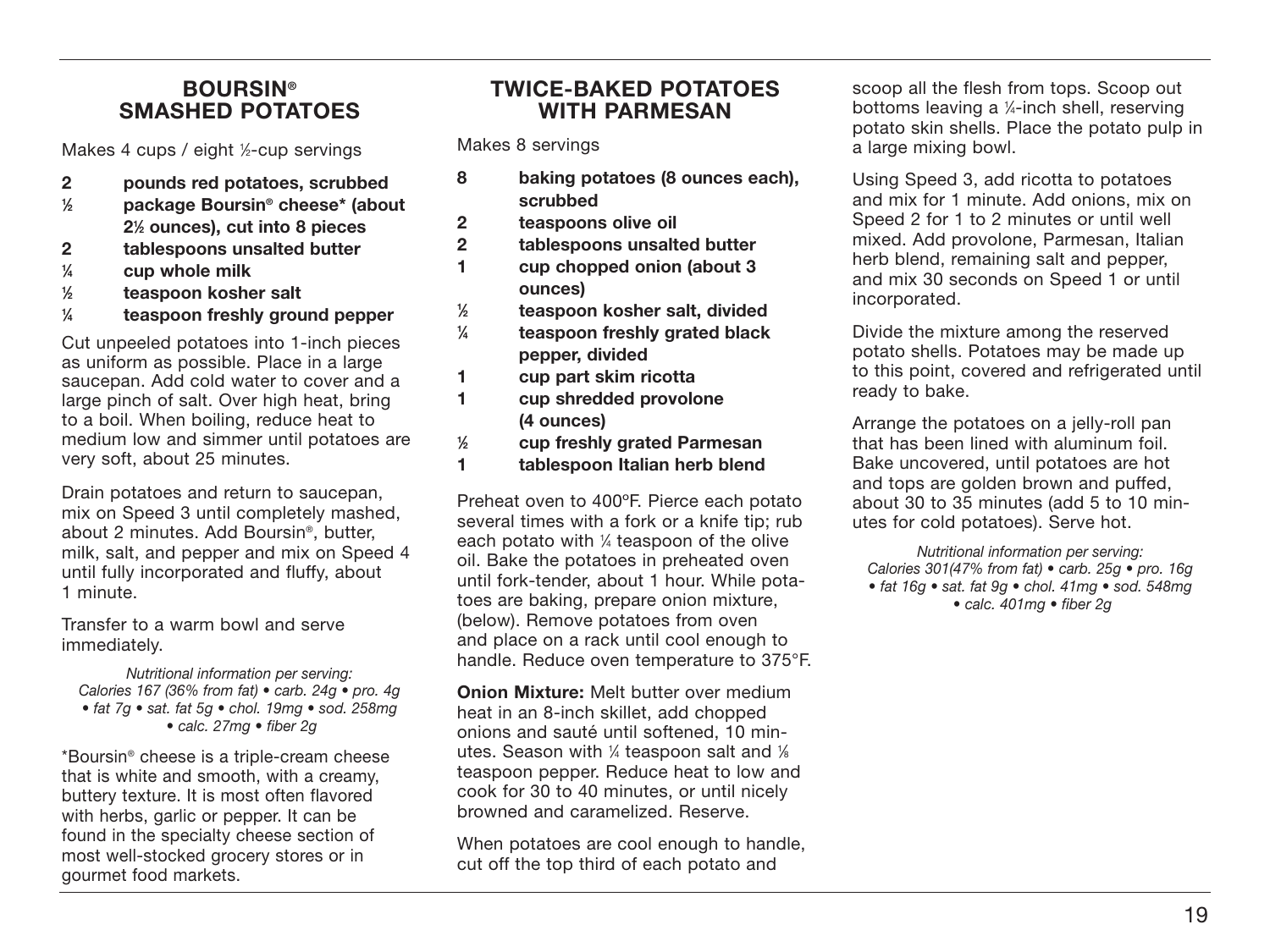#### **PARMESAN PEPPER BISCOTTI WITH WALNUTS**

These biscotti are a perfect companion to a glass of red wine.

Makes about 3 dozen

- **21 ⁄2 cups unbleached, all-purpose flour**
- **1 teaspoon salt**
- **1 ⁄2 teaspoon freshly ground pepper**
- **1 teaspoon baking powder**
- **1 ⁄4 cup butter, at room temperature**
- **1 ⁄4 cup extra virgin olive oil**
- **11 ⁄2 tablespoons sugar**
- **11 ⁄3 cup Parmigiano Reggiano, grated**
- **4 eggs, divided**
- **1 ⁄4 cup milk**
- **21 ⁄2 teaspoons rosemary, fresh chopped**
- **1 ⁄2 cup walnuts, toasted kosher salt (optional)**

Preheat oven to 350°F.

Place flour, salt, pepper, and baking powder in a small mixing bowl and set aside.

In a large mixing bowl beat the butter with the olive oil using Speed 2. Add the sugar and Parmesan and mix on Speed 3 until the consistency is smooth. Add 3 of the eggs, one at a time, mixing until each egg is incorporated before adding the next. Slowly add dry ingredients in 3 additions, mixing on low speed. Once all the dry ingredients are incorporated, add milk in a slow stream while the mixer is running. The mixture should resemble a soft dough. Finally mix in the rosemary and walnuts.

Turn dough out onto lightly floured surface and knead with your hands for a few minutes. Cut dough into 2 equal pieces, shaping each into 12x2x1-inch logs. Place on baking sheet with parchment. Beat final egg with 1 tablespoon of water and brush all over logs, and if you wish, sprinkle the tops with kosher salt.

Bake for 35 to 40 minutes until golden.

Remove from oven and slice the logs with a serrated knife into 1 ⁄8-1 ⁄4" slices. Return slices to baking sheet and bake for an additional 35 minutes on bottom rack of oven, flipping the biscotti halfway through baking so both sides are golden. Transfer to a wire rack and cool. When completely cooled, place in an airtight container to store.

Nutritional information per biscotti: Calories 94 (53% from fat) • carb. 8g • pro. 3g • fat 6g • sat. fat 2g • chol. 30mg • sod. 148mg

• calc. 57mg• fiber 0g

## **GORGONZOLA SOUFFLÉ**

Makes one 8-cup soufflé

- **2 ⁄3 cup walnuts, toasted and ground**
- **5 eggs, whites and yolks separated into two mixing bowls**
- **5 tablespoons unsalted butter**
- **1 ⁄2 cup unbleached, all-purpose flour**
- **11 ⁄2 cups milk**
- **1 cup Gorgonzola cheese, crumbled**
- **1 ⁄2 teaspoon salt**
- **1 ⁄4 teaspoon fresh ground pepper**
- **1 ⁄2 cup shredded mozzerella**

Preheat oven to 350°F. Butter an eight-cup soufflé dish well and coat with toasted ground walnuts; set aside.

Beat egg yolks using Speed 1 for 30 seconds; reserve.

Melt butter in a saucepan. Add flour and stir with a wooden spoon until smooth and cook over medium heat for 2 minutes, stirring occasionally. Mix on Speed 1 while adding the milk, about 11 ⁄2 minutes, beating until smooth. Cook slowly allowing the mixture to thicken, while mixing on Speed 2 until the mixture becomes smooth and thick, approximately 5 minutes total. Add Gorgonzola and mozzarella and stir until melted and smooth. Remove from heat.

While mixing egg yolks on Speed 1, spoon a small amount of hot cheese mixture into the yolks and mix until smooth. Continue adding the warm cheese mixture slowly to the yolks, while mixing (the mozzarella will be stringy).

Using chef's whisk, beat the egg whites until soft peaks form, about 11 ⁄2 minutes on Speed 5.

Fold the whites into the yolk/cheese mixture in three additions with the beater attachment set to the lowest speed.

Pour into prepared soufflé dish and bake in the middle of oven until puffed over the rim of soufflé dish and golden, approximately 40 to 45 minutes. Serve immediately.

Nutritional information per serving: Calories 207 (70% from fat) • carb. 7g • pro. 8g • fat 16g • sat. fat 7g • chol. 118mg • sod. 315mg • calc. 139mg • fiber 0g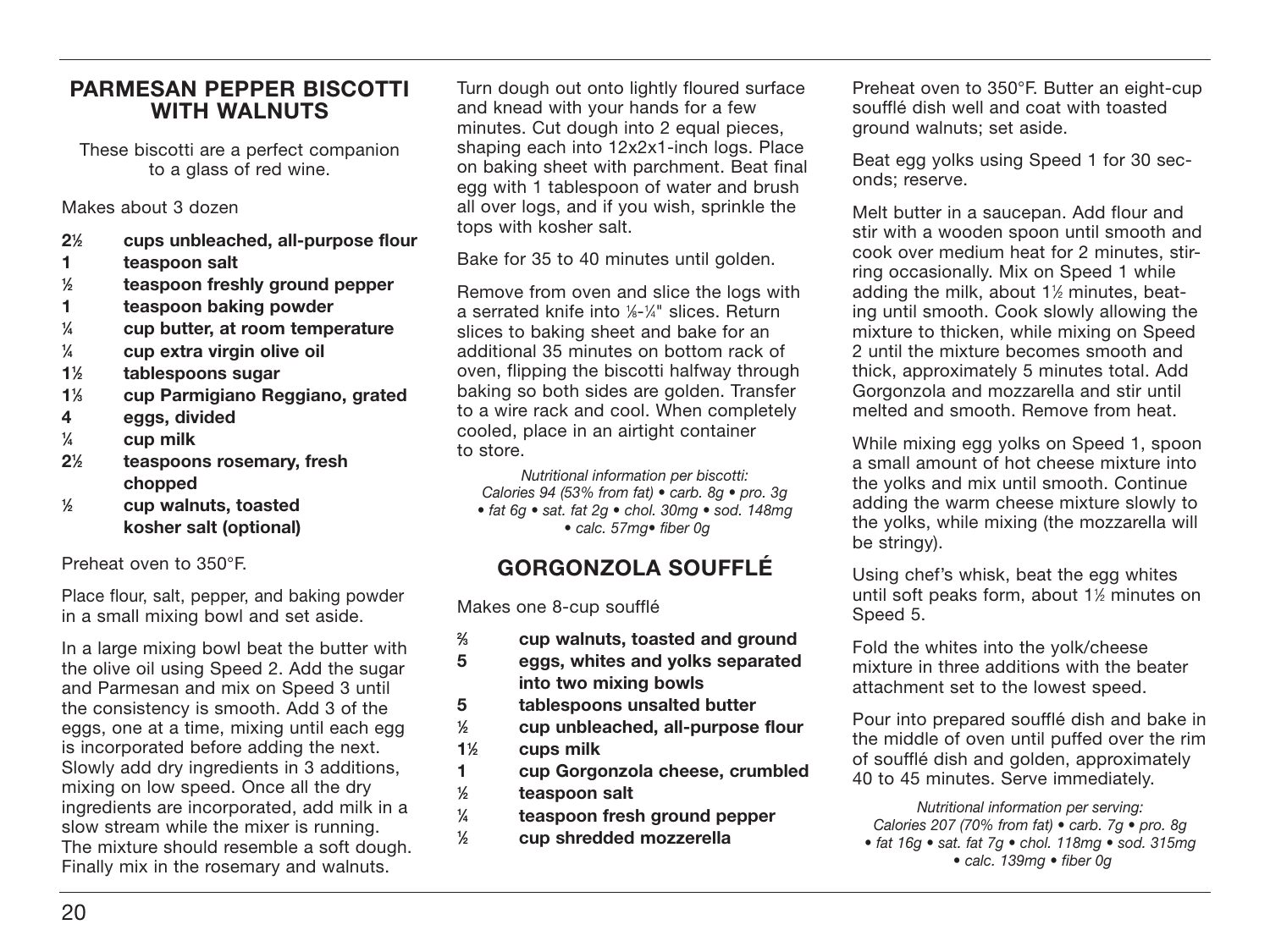#### **SOUFFLÉ ROLL WITH CHICKEN AND SPINACH FILLING**

Although this recipe may be slightly timeconsuming, the results are well worth it for a perfect luncheon or brunch dish.

Makes 12 servings

 **cooking spray**

- **4 tablespoons unsalted butter**
- **1⁄2 cup unbleached, all-purpose flour**
- **2 cups whole milk**
- **5 large eggs, separated**
- **1⁄2 teaspoon salt white pepper**
- **1 recipe Chicken and Spinach Filling (follows)**

Preheat oven to 400°F. Prepare jelly-roll pan by spraying the pan and dusting with flour to cover surface, discarding any excess. Line with a sheet of parchment paper.

Melt butter over medium low heat in a<br>2<sup>3</sup>/<sub>4</sub>-quart saucepan. Add flour and stir with a wooden spoon, creating a roux – do not brown. Mix on Speed 1 while adding the milk in a stream. Mix until smooth and blended, about 30 seconds. Stir in salt and pepper. Let the mixture warm slowly, allowing it to thicken, about 2 minutes, stirring occasionally. This makes a béchamel sauce.

While the béchamel is thickening, mix the yolks in a mixing bowl until smooth. Return the beaters to the béchamel on the stove and mix for about 2 minutes until the

mixture is very thick and smooth. Very carefully, spoon about 1⁄2 cup of the béchamel into the yolks while mixing so that they will be tempered (this will keep them from curdling when added to the hot sauce). Continue adding the béchamel in small additions to the yolks until the mixture is fully incorporated.

Using the chef's whisk beat the egg whites until soft peaks form, using Speed 5 for 1% minutes.

Fold the whites carefully into yolk mixture in 3 additions using the beaters on the Speed 1, taking care to scrape the sides and bottom of the bowl. Finally, use a rubber spatula to incorporate the mixture fully (scraping sides and bottom of bowl). Pour batter into prepared jelly-roll pan and gently spread evenly in the pan.

Bake for 20 to 25 minutes until the soufflé roll is evenly browned. Remove from oven and cover with wet paper towels to keep moist until you are ready to fill and roll.

#### **To finish soufflé roll:**

With a rubber spatula spread the filling so that the surface area is evenly covered. Using the parchment as a guide, roll the soufflé lengthwise to resemble a log. Serve immediately or wrap and refrigerate. Before serving, wrap in buttered aluminum and warm slowly at 350°F for 20 minutes.

Nutritional information per serving of soufflé roll, no filling per serving: Calories 109 (61% from fat) • carb. 6g • pro. 5g • fat 7g • sat. fat 4g • chol. 104mg • sod. 144mg • calc. 60mg • fiber 0g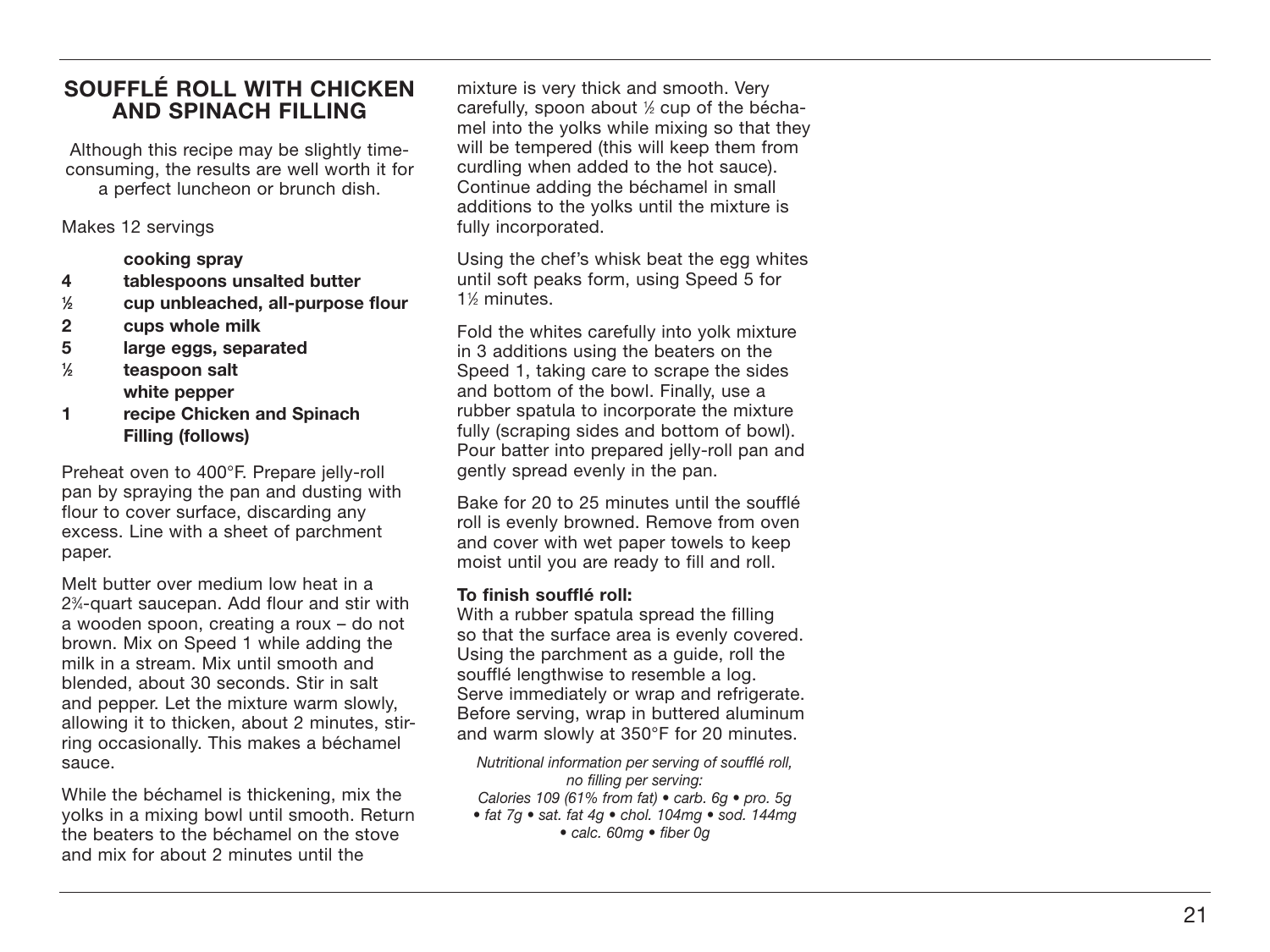#### **CHICKEN AND SPINACH FILLING FOR SOUFFLÉ ROLL**

Makes 6 cups

- **8 cups chicken stock**
- **4 cups vermouth**
- **5 peeled fresh garlic cloves, smashed**
- **1 sprig fresh basil**
- **11 ⁄2 pounds boneless chicken breast**
- **3 tablespoons unsalted butter**
- **1 ⁄3 cup onion, chopped**
- **3 cloves fresh garlic, minced**
- **4 cups fresh mushrooms, sliced**
- **2 packages frozen spinach (10 ounces each), thawed, excess water squeezed out**
- **1 ⁄2 teaspoon salt**
- **1 ⁄4 teaspoon freshly ground nutmeg**
- **8 ounces cream cheese**
- **2 ounces mozzarella, shredded**

Bring chicken stock, vermouth, garlic and basil to a boil. Reduce to a simmer; add chicken and poach until just cooked through, about 25 to 30 minutes. Remove from poaching liquid and cut into 1 ⁄2-inch pieces; reserve.

While chicken is poaching, melt butter in a large sauté pan. Add onion and minced garlic and sweat for about 5 minutes. Add mushrooms and sauté for another 5 to 8 minutes until mushrooms are soft. Mix in spinach and continue cooking on low heat. Mix in salt, nutmeg, chicken, cream cheese, and mozzarella.

Adjust seasoning to taste. If not using immediately, place in a resealable container and refrigerate.

> Nutritional information per serving (½ cup): Calories 258 • carb. 7g • pro. 20g • fat 12g • sat. fat 6g • chol. 64mg • sod. 598mg

• calc. 110mg • fiber 2g

# **WARRANTY LIMITED THREE-YEAR WARRANTY**

This warranty is available to consumers only. You are a consumer if you own a Cuisinart<sup>®</sup> Power Advantage™ 7-Speed Hand Mixer that was purchased at retail for personal, family or household use. Except as otherwise required under applicable law, this warranty is not available to retailers or other commercial purchasers or owners.

We warrant that your Cuisinart<sup>®</sup> Power Advantage™ 7-Speed Hand Mixer will be free of defects in materials and workmanship under normal home use for 3 years from the date of original purchase.

We suggest you complete and return the enclosed product registration card promptly to facilitate verification of the date of original purchase. However, return of the product registration card does not eliminate the need for the consumer to maintain the original proof of purchase in order to obtain the warranty benefits. In the event that you do not have proof of purchase date, the purchase date for purposes of this warranty will be the date of manufacture.

If your Cuisinart® Power Advantage™ 7-Speed Hand Mixer should prove to be defective within the warranty period, we will repair it, or if we think necessary, replace it. To obtain warranty service, simply call our toll-free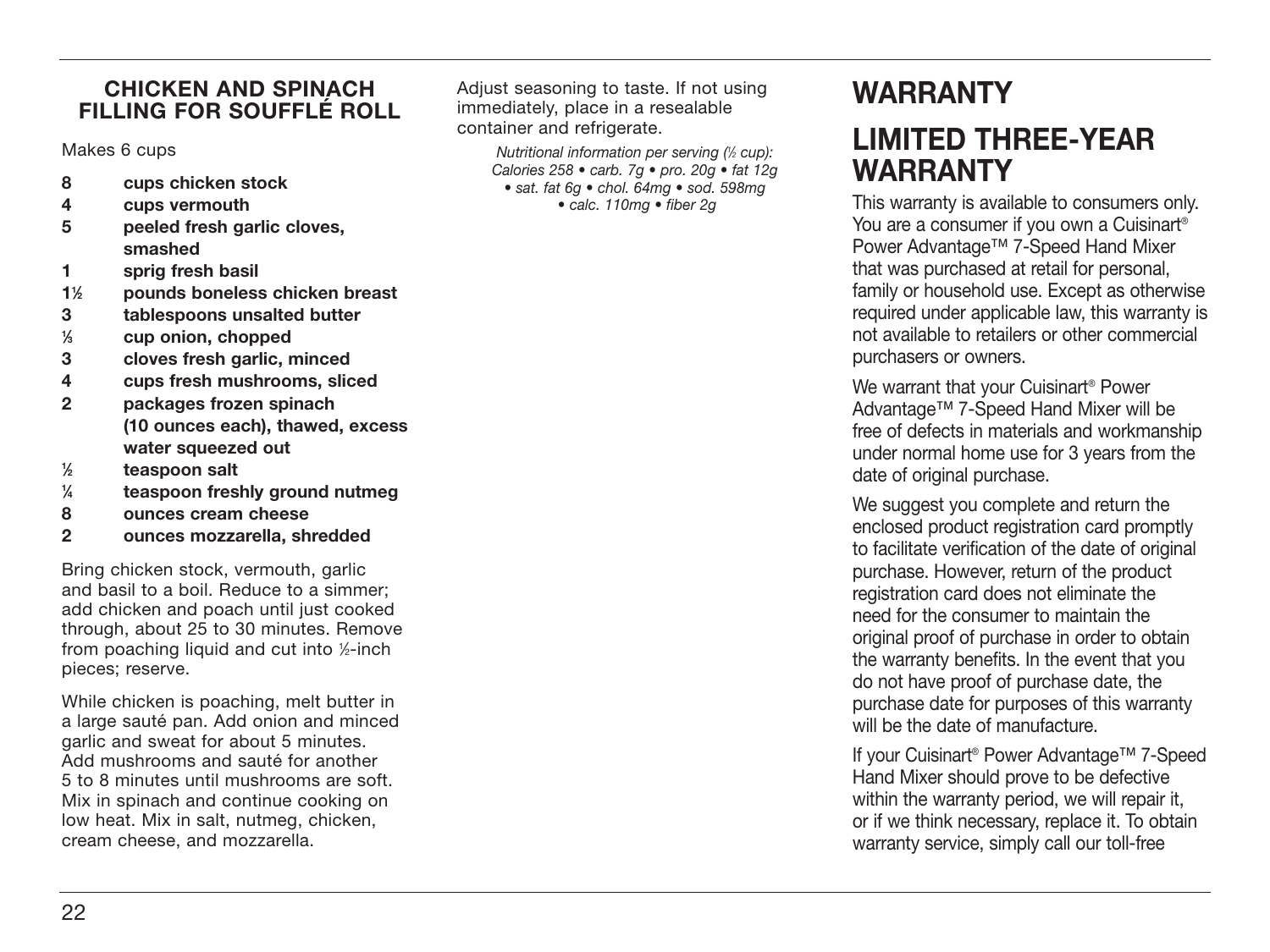number 1-800-726-0190 for additional information from our Customer Service Representatives, or send the defective product to Customer Service at Cuisinart, 150 Milford Road, East Windsor, NJ 08520.

To facilitate the speed and accuracy of your return, please enclose \$10.00 for shipping and handling of the product.

Please pay by check or money order (California residents need only supply proof of purchase and should call 1-800-726-0190 for shipping instructions).

NOTE: For added protection and secure handling of any Cuisinart® product that is being returned, we recommend you use a traceable, insured delivery service. Cuisinart cannot be held responsible for in-transit damage or for packages that are not delivered to us. Lost and/or damaged products are not covered under warranty. Please be sure to include your return address, daytime phone number, description of the product defect, product model number (located on bottom of product), original date of purchase, and any other information pertinent to the product's return.

Your Cuisinart® Power Advantage™ 7-Speed Hand Mixer has been manufactured to the strictest specifications and has been designed for use with the authorized accessories and replacement parts.

This warranty expressly excludes any defects or damages caused by accessories, replacement parts, or repair service other than those that have been authorized by Cuisinart.

This warranty does not cover any damage caused by accident, misuse, shipment or other ordinary household use.

This warranty excludes all incidental or consequential damages. Some states do not allow the exclusion or limitation of these damages, so they may not apply to you.

#### CALIFORNIA RESIDENTS ONLY:

California law provides that for In-Warranty Service, California residents have the option of returning a nonconforming product (A) to the store where it was purchased or (B) to another retail store which sells Cuisinart products of the same type.

The retail store shall then, at its discretion, either repair the product, refer the consumer to an independent repair facility, replace the product, or refund the purchase price less the amount directly attributable to the consumer's prior usage of the product. If the above two options do not result in the appropriate relief to the consumer, the consumer may then take the product to an independent repair facility if service or repair can be economically accomplished. Cuisinart and not the consumer will be responsible for the reasonable cost of such service, repair, replacement, or refund for nonconforming products under warranty.

California residents may also, according to their preference, return nonconforming products directly to Cuisinart for repair, or if necessary, replacement, by calling our Consumer Service Center toll-free at 1-800-726-0190.

Cuisinart will be responsible for the cost of the repair, replacement, and shipping and handling for such products under warranty.

#### **BEFORE RETURNING YOUR CUISINART® PRODUCT**

If you are experiencing problems with your Cuisinart® product, we suggest that you call our Cuisinart® Service Center at 1-800-726-0190 before returning the product serviced. If servicing is needed, a Representative can confirm whether the product is under warranty and direct you to the nearest service location.

**Important:** If the nonconforming product is to be serviced by someone other than Cuisinart's Authorized Service Center, please remind the servicer to call our Consumer Service Center at 1-800-726-0190 to ensure that the problem is properly diagnosed, the product is serviced with the correct parts, and the product is still under warranty.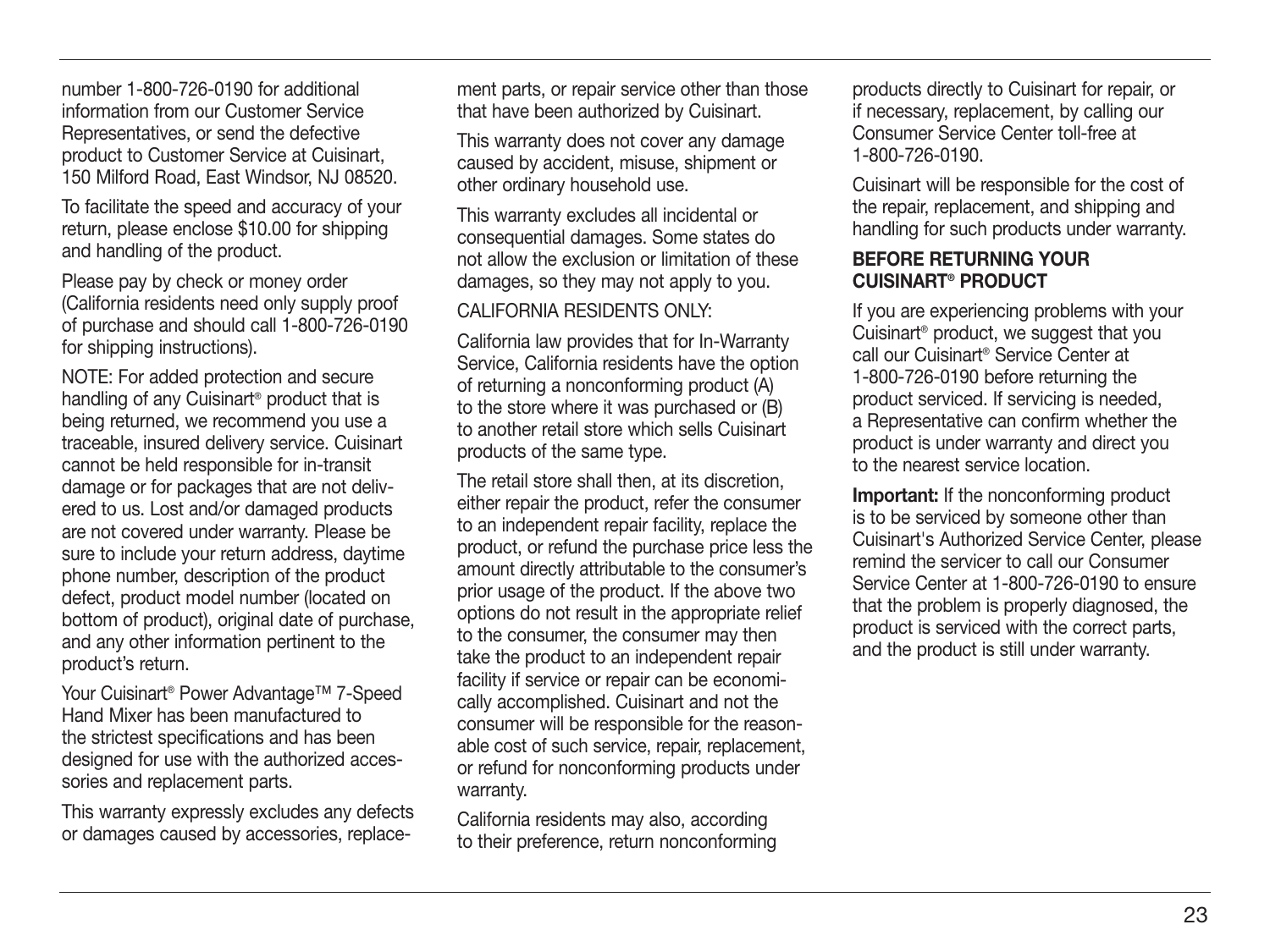



Cuisinart offers an extensive assortment of top quality products to make life in the kitchen easier than ever. Try some of our other countertop appliances and cookware, and Savor the Good Life®.

## **www.cuisinart.com**

©2007 Cuisinart Cuisinart® is a registered trademark of Cuisinart 150 Milford Road East Windsor, NJ 08520 Printed in China



Any trademarks or service marks of third parties referred to herein<br>
are the trademarks or service marks of their respective owners<br>
U IB-7731 are the trademarks or service marks of their respective owners.